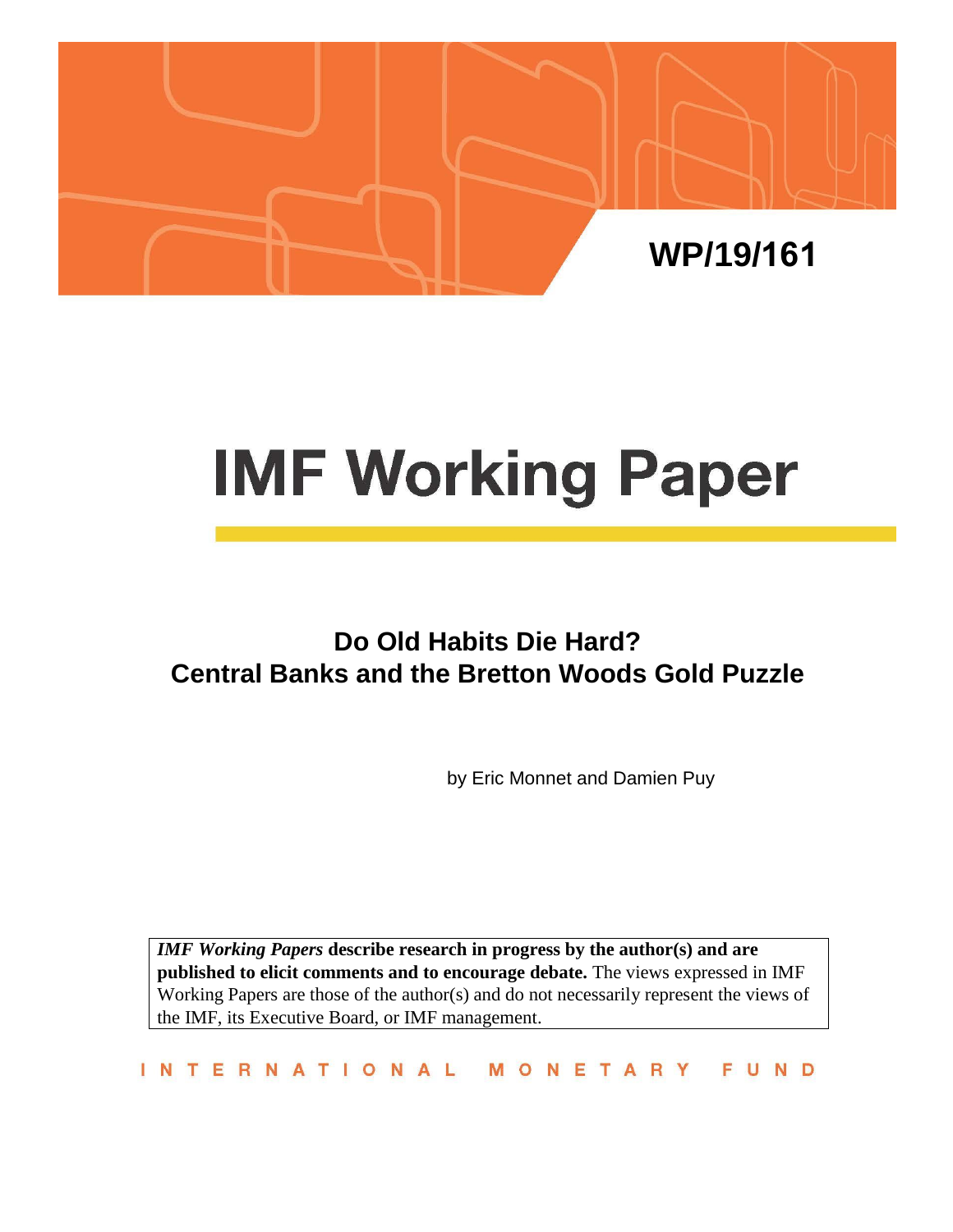© 2019 International Monetary Fund WP/19/161

#### **IMF Working Paper**

#### Research Department

#### **Do Old Habits Die Hard? Central Banks and the Bretton Woods Gold Puzzle**

#### **Prepared by Eric Monnet and Damien Puy**

Authorized for distribution by Maria Soledad Martinez Peria

July 2019

*IMF Working Papers* **describe research in progress by the author(s) and are published to elicit comments and to encourage debate.** The views expressed in IMF Working Papers are those of the author(s) and do not necessarily represent the views of the IMF, its Executive Board, or IMF management.

#### **Abstract**

Why did monetary authorities hold large gold reserves under Bretton Woods (1944–1971) when only the US had to? We argue that gold holdings were driven by institutional memory and persistent habits of central bankers. Countries continued to back currency in circulation with gold reserves, following rules of the pre-WWII gold standard. The longer an institution spent in the gold standard (and the older the policymakers), the stronger the correlation between gold reserves and currency. Since dollars and gold were not perfect substitutes, the Bretton Woods system never worked as expected. Even after radical institutional change, history still shapes the decisions of policymakers.

JEL Classification Numbers: D8, E5, F5, F55, M14, N1

Keywords: Bretton Woods, gold, foreign reserves, gold standard, culture, central banks

Authors' E-Mail Addresses: [eric.monnet@banque-france.fr;](mailto:eric.monnet@banque-france.fr) [dpuy@imf.org.](mailto:dpuy@imf.org)

<sup>&</sup>lt;sup>1</sup> The views expressed in this paper are those of the authors and do not represent the views of the IMF, the Banque de France or the Eurosystem. We thank seminar participants at the Banque de France, EHES conference in Pisa, EHS conference in Cambridge, ASSA meetings in San Francisco, London School of Economics, Paris School of Economics, University Paris 1, University of Geneva, Bank of Spain, Business History conference in Baltimore, European Macro-History workshop in York and World Bank's Annual Bank Conference on Development Economics for their comments. We are grateful to Michael Bordo, Olivier Jeanne, Alain Naef, François Keslair, Pierre Sicsic, Miklos Vari, Lars Jonung, Carsten Burhop, Matthias Morys, Tobias Straumann, Peter Conti-Brown, Soledad Martinez-Peria and Andrea Presbitero for useful discussions.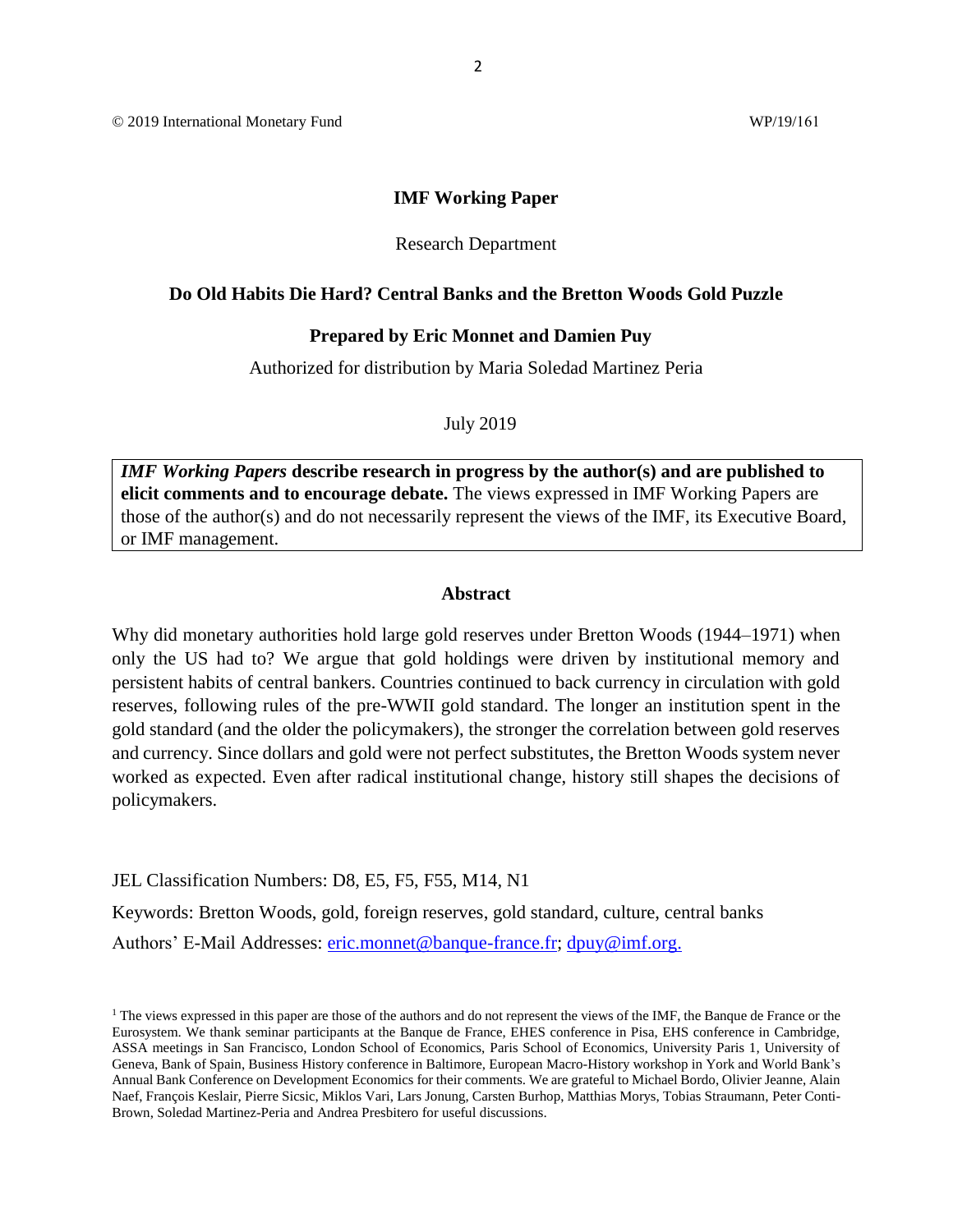| I.            |                                                                                  |  |
|---------------|----------------------------------------------------------------------------------|--|
| II.           |                                                                                  |  |
|               |                                                                                  |  |
|               |                                                                                  |  |
| III.          |                                                                                  |  |
|               |                                                                                  |  |
|               |                                                                                  |  |
|               |                                                                                  |  |
|               |                                                                                  |  |
| IV.           |                                                                                  |  |
|               |                                                                                  |  |
|               |                                                                                  |  |
| $V_{\cdot}$   |                                                                                  |  |
|               |                                                                                  |  |
|               |                                                                                  |  |
| VI.           |                                                                                  |  |
| VII.          |                                                                                  |  |
|               |                                                                                  |  |
|               |                                                                                  |  |
| <b>Tables</b> |                                                                                  |  |
|               |                                                                                  |  |
|               |                                                                                  |  |
|               |                                                                                  |  |
|               | 4: Determinants of Non-Gold Reserves and Share of Gold in Total Reserves 22      |  |
| Figures       |                                                                                  |  |
|               |                                                                                  |  |
|               | Figure 2; Catching-up. The Evolution of cover ratios over time (1950-1970)10     |  |
|               | Figure 3: Number of Years in the Gold Standard vs. Average Age of Central Banks' |  |
|               |                                                                                  |  |
|               |                                                                                  |  |

### Contents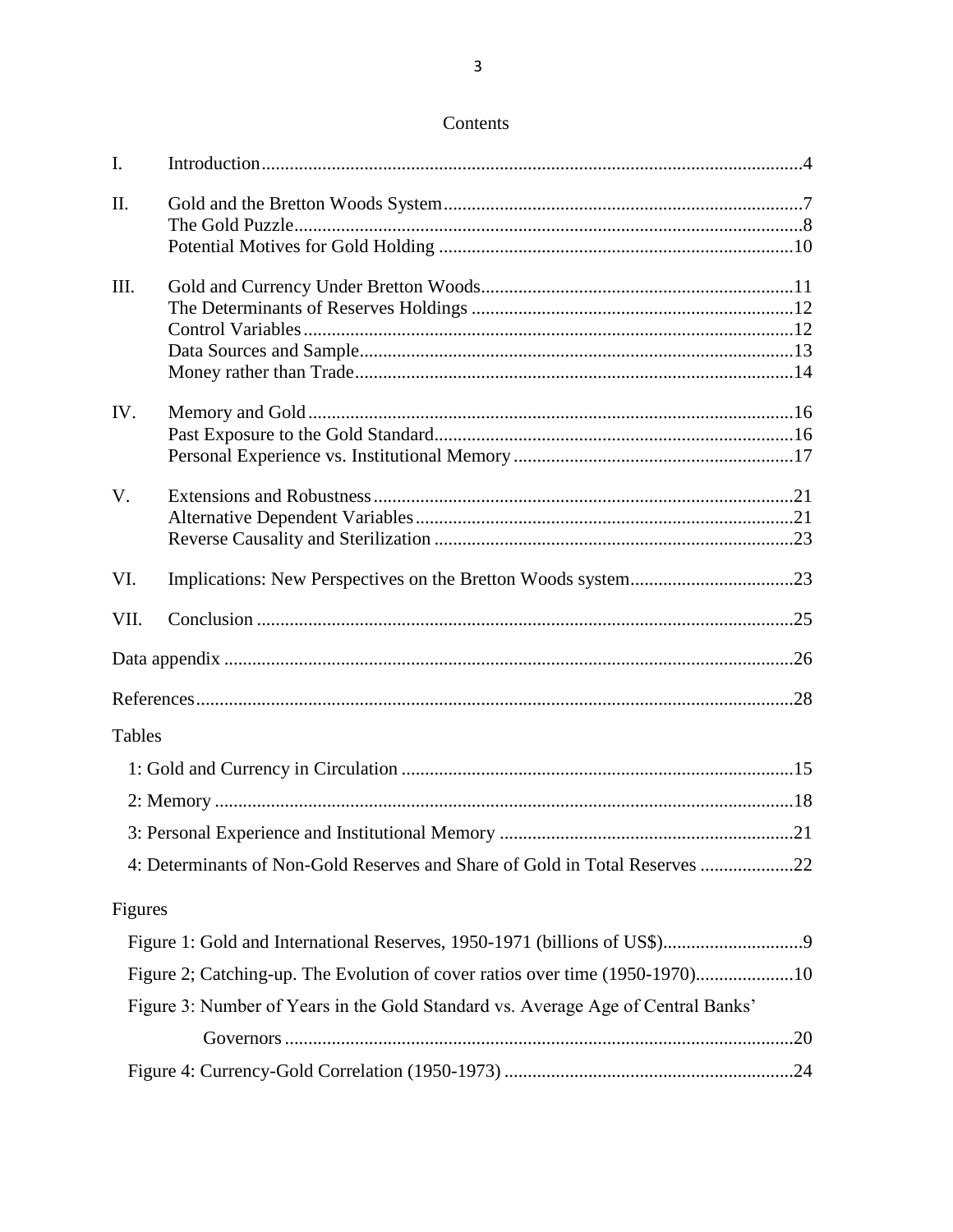#### **I. Introduction**

Can the persistence of past practices and norms lead to unexpected economic policy consequences? Several recent articles in the field of behavioral economics have pointed out that past behaviors and experiences of individuals are strong determinants of their current economic practices and beliefs.<sup>2</sup> This literature has focused on individual decisions but also points out to institutional memory as a key area for future research.<sup>3</sup> Can the past experience of organizations explain their current strategy or policy?

With such questions in mind, this paper studies how gold standard's practices survived among monetary authorities after the Second World War (WWII), although the aftermath of the Great Depression, the shock of the war, and the Bretton Woods agreement in 1944 were supposed to have eliminated them.<sup>4</sup> It is well known that non-US central banks started to rebuild their gold stock after the war, a move that was largely unanticipated by the founders of the Bretton Woods system. This phenomenon, which we refer to as the Bretton Woods "gold puzzle", undermined confidence in the fixed gold-dollar exchange rate, pushed the US to suspend gold convertibility in 1971 and initiated the global transition towards a floating exchange rate regime in 1973. But although the demise of the Bretton Woods system is viewed by many as a key turning point in the history of international monetary affairs, the motivations behind the continued accumulation of gold reserves have remained somewhat of a mystery. <sup>5</sup> Banknotes were no longer legally redeemable in gold at the central bank under Bretton Woods. Therefore, contrary to the classical (1880s–1914) and interwar gold standard, the Bretton Woods system did not impose that central banks tie their hands by backing notes issuance with gold reserves. Only the USA committed to convert dollars into gold on demand from other central banks. Moreover, since the yield on reserves in dollars (i.e. US government securities) was always positive, holding gold reserves was costly for non-US countries. So why did monetary authorities around the world hold gold?

We cast a new light on that question using a new comprehensive dataset on gold reserves and macroeconomic statistics for a large set of countries, assembled using the IMF archives.<sup>6</sup> We highlight two key findings. First, the amount of gold that countries accumulated under Bretton Woods was still connected to their domestic money supply (currency in circulation), even after

<sup>2</sup> See Bertrand and Schoar (2003), Alesina and Fuchs-Schuendeln (2007), Malmendier and Nagel (2011, 2015), Koudijs and Voth, (2016).

<sup>3</sup> See, among others, Camerer and Malmendier (2007) and Bouwman and Malmendier (2015).

<sup>4</sup> Some countries did not have a central bank, implying that the Treasury was the "monetary authority". In some countries, the management of foreign reserves was performed by the central bank on behalf of the Treasury. In the remainder of the paper, we refer interchangeably to central banks and monetary authorities.

<sup>5</sup> Kenen (1963), Machlup (1964), Gilbert (1968), Williamson (1973), Bordo & Eichengreen (1998).

<sup>6</sup> Our sample represents, on average, 94 percent of gold reserves held outside of the United States over the Bretton Woods era.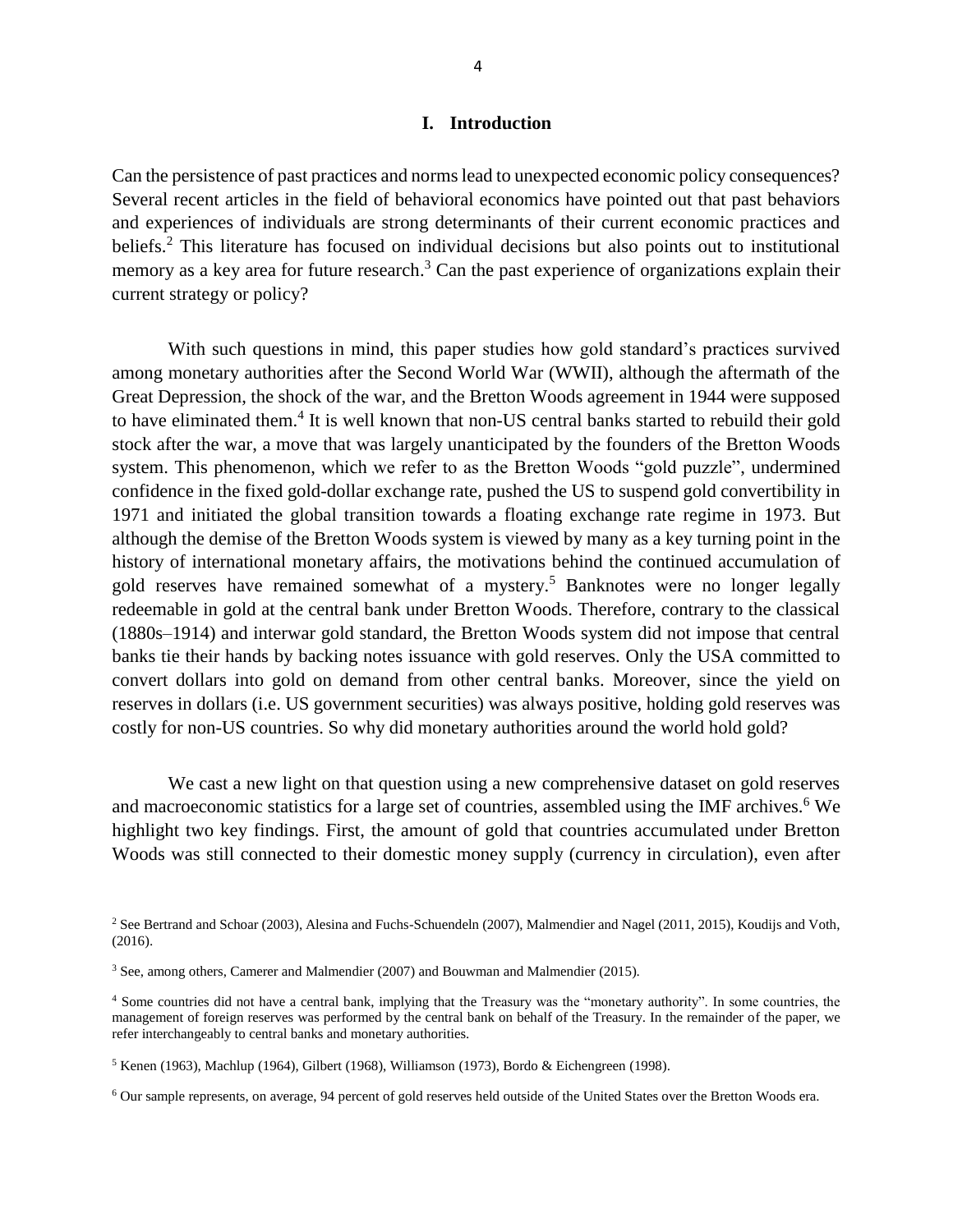accounting for all other potential accumulation motives. Second, the intensity with which they did so was a function of their past exposure to the gold standard before WWII. Monetary authorities that had adhered to the gold standard were much more likely to back their currency in circulation under Bretton Woods than others. Even among countries which had been exposed to the gold standard, we find that the longer they had been on the gold standard before the war, the higher the correlation between their gold holdings and currency in circulation. We interpret this finding as evidence of memory shaping monetary practices. The magnitude of this "memory" effect is large: Countries that adhered to both classical and interwar gold standards continued to back between 40 percent and 50 percent of every new unit of currency issued with gold, thereby using a *de facto* cover ratio almost identical to those in effect during the gold standard.

We further investigate how the (old) habits of the gold standard transmitted over time and affected monetary policy decisions decades later. We explore two hypotheses. The first is that institutions themselves have a memory, which in turns pushes policymakers to behave like in the past. This "institutional memory" hypothesis is consistent with historical studies that have shown the importance of a gold standard culture in interwar central banks (Eichengreen & Temin 2000, Mouré 2002) and, more generally, the importance of corporate culture and history for the making of monetary policy (James 1985, Capie 2010, Schenk 2010, Straumann 2010, Monnet 2018a).<sup>7</sup> The second – the "individual memory" hypothesis – is that the personal experience of central bankers or governors matters (Romer & Romer 2004, Malmendier et al. 2017, Bordo & Istrefi 2018, Mishra & Reshef 2019). In that case, an older central banker is more likely to behave as if in the gold standard simply because his formative years happened during that period. Think, for example, about governors in place in the early 1950's but born in the 1880s or 1890s (as in Germany, Austria, Mexico, Switzerland or Belgium). They are old enough to remember the stability of the pre-WWI gold standard and were likely to be involved during the attempts at restoring the gold standard in the 1920s. For them, the failure of the gold standard in the early 1930s looked like the exception, rather than the norm. By contrast, the central bankers born in the 1910s (Greece, Finland, Norway, Sweden) either never worked under the gold standard or had their first professional experience when the interwar gold standard was collapsing. They are less likely to associate the gold standard with periods of economic stability and to look at gold for an anchor of monetary policy.

Using new data on the identity and age of governors of central banks to proxy for "individual memory", we find that personal experience of governors mattered for gold accumulation. Central banks with an older governor were more prone to back currency in circulation with gold. More importantly, this "individual memory" effect does not disappear when confronted with proxies of "institutional memory". When the sample is restricted to gold standard countries, the age of the governor dominates the number of years spent in the gold standard. These

<sup>&</sup>lt;sup>7</sup> Corporate culture, which is close to what Camerer and Malmendier (2007) call "corporate repairs", is a familiar concept to business historians (Lipartito 1995, Rowlinson and Procter 1999) who have studied the transmission of norms within an organization over time.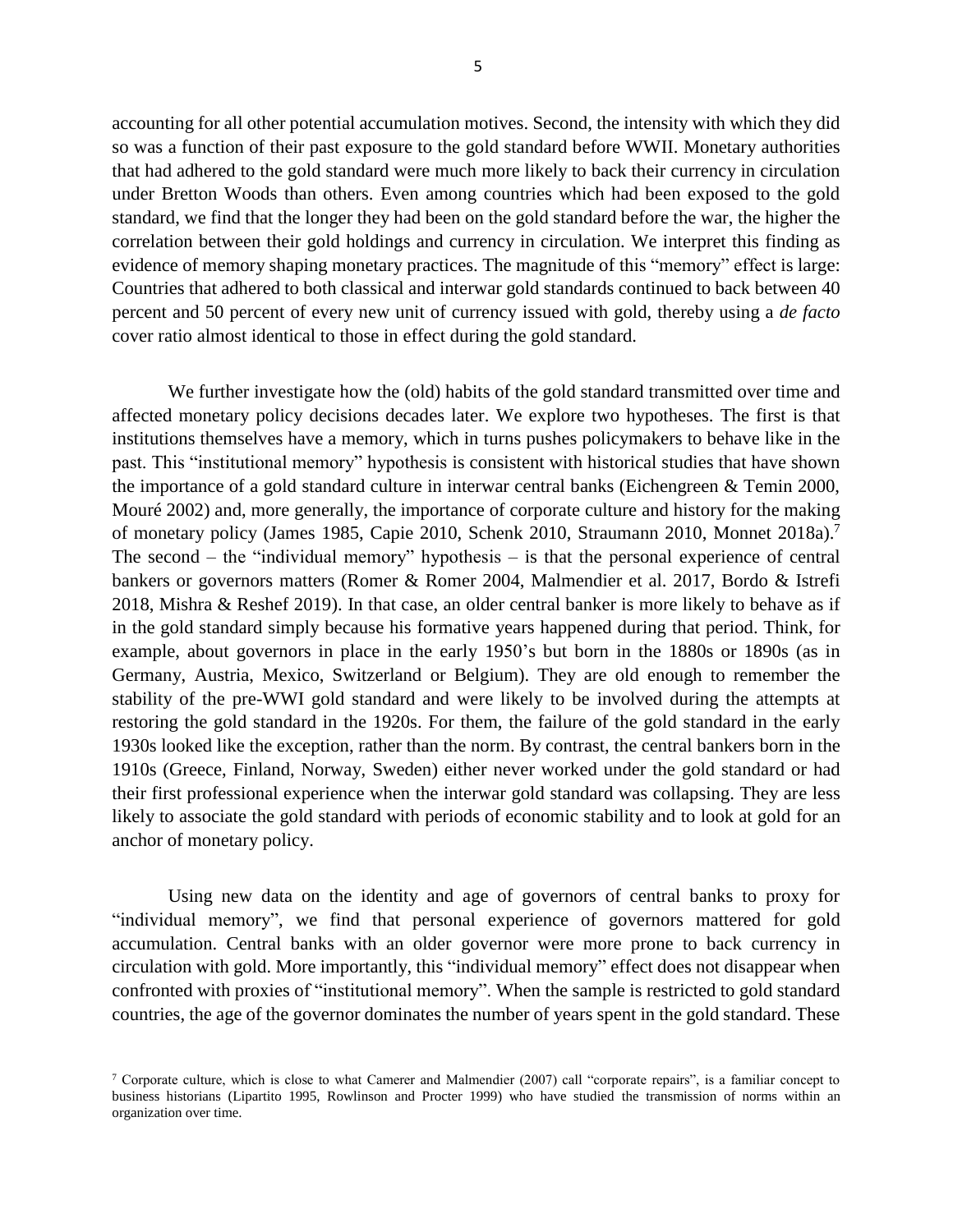results suggest an independent (and strong) effect of personal experience in addition to the effect of corporate or institutional culture.

Our paper contributes to three different literatures. First, to our knowledge, we are the first to explore, in a rigorous manner, the determinants of reserve holdings (gold or foreign exchange) between 1950 and 1970. Contemporary studies of foreign reserve holdings conducted in the 1960s and 1970s were based on limited statistical evidence and very short samples. In contrast, recent historical studies on international reserves holdings do not include data on Bretton Woods and start in the late 1970s. This paper bridges this gap and, in doing so, challenges the conventional wisdom regarding reserves accumulation during Bretton Woods. In particular, our findings clearly show that reserves accumulation in that period was not purely "trade-based"; a common starting point in the literature (Williamson 1973, Obstfeld et al. 2010).

Second, this paper provides new evidence on the macroeconomic effects of corporate culture and individual experience of policymakers. The persistence of gold standard practices is consistent with behavioral models arguing that decision makers do not consider all the information available to them but overemphasize the information garnered from their personal experience (Gennaioli & Schleifer 2010). In search of an anchor, central bankers under Bretton Woods overemphasized the extent to which gold reserves guaranteed the soundness of domestic money (Kriz, 1959). From a behavioral finance perspective (e.g. Malmendier and Nagel 2011, 2015; Koudijs and Voth 2016), it means that the portfolio of central banks was shaped by experience rather than by rational financial arbitrage between gold and other foreign exchange reserves (mostly US Treasury bills). It is also consistent with empirical findings on the role of the personal experience of leaders on organizational outcomes – as emphasized by Bertrand and Schoar (2003), Malmendier et al. (2011), Benmelech & Frydman (2015) for CEOs of corporations, and by Romer & Romer (2004), Malmendier et al. (2017) and Bordo & Istrefi (2018) for board members of the US Federal Reserve System. Our results support the role of personal experience in shaping macroeconomic policy and highlight its implications for the functioning of the international monetary system. We also distinguish the experience of the policymakers from the history of the organization itself, showing that both can matter and have a separate effect.

Finally, this paper has important implications for the literature on the design of the international monetary system. Our results are especially connected to recent studies discussing the historical (and current) role of a safe reserve asset.<sup>8</sup> Writing during the Bretton Woods period, some prominent economists considered the possibility that central banks would tie domestic money to gold reserves but they quickly dismissed this hypothesis on the basis that such practices,

<sup>8</sup> See for instance Eichengreen, Mehl and Chitu (2017), Farhi and Maggiori (2017), Bordo et al. (2017), Bordo and McCauley (2018), Gourinchas et al. (2019). Our argument is different from Bordo and Eichengreen (1998) and Eichengreen et al. (2017) who highlight autocorrelation in the level of gold and other international reserves in the XXth century. Our main result is not about pathdependency of the *level* of the gold stock itself but about the persistence of the practice to back currency by gold reserves.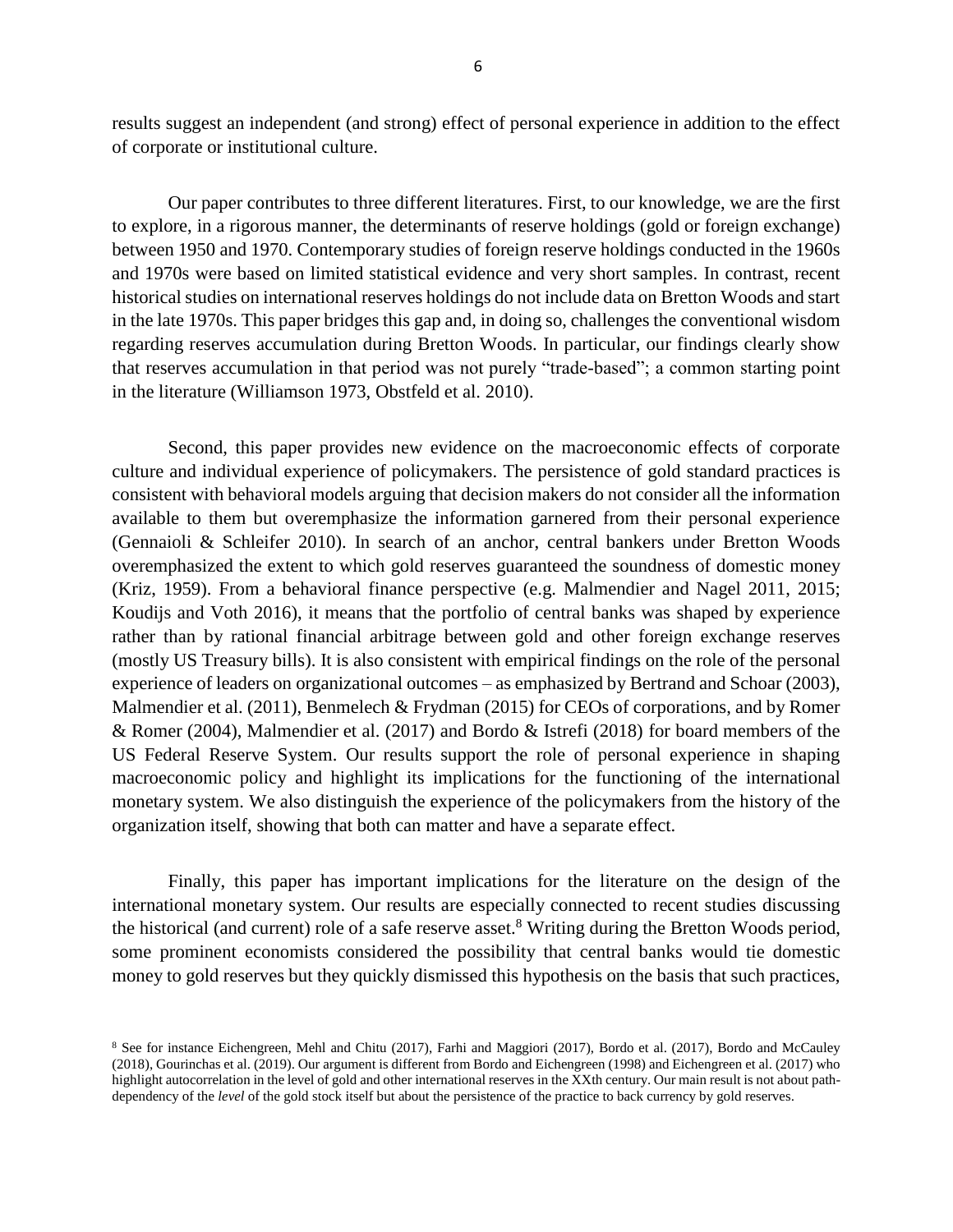inherited from the gold standard, would have been "naïve, obsolete and primitive" (Machlup, 1966, p.190–191) or "an irrational act based on traditional superstitions" (Williamson, 1973, p.689).<sup>9</sup> Contemporaries showed too much optimism about the disappearance of old habits. Memory clearly prevented the Bretton Woods system to function as its founders expected; a point we discuss further in Section VI.

The remainder of this paper is organized as follows. Section II reviews the Bretton Woods system, its difference with respect to the pre-WWII gold standards, and the puzzling resurgence of gold reserves after 1950. Section III presents the data and econometric framework as well as preliminary results regarding the positive correlation between gold reserves and currency. Section IV explores the role of institutional and personal memory. Robustness checks are performed in Section V. Section VI discusses the broader policy implications of our results. Section VII concludes.

#### **II. Gold and the Bretton Woods System**

The Bretton Woods System was created by the 1944 Articles of Agreement to design a new international monetary order at a multilateral conference held in Bretton Woods (USA) from July 1<sup>st</sup> to July 22<sup>nd</sup>, 1944.<sup>10</sup> The Articles of Agreement were eventually ratified in December 1945 and the system started to be implemented after the conference of Savannah in March 1946. The new international monetary system departed from the pre-WWI gold standard and the interwar gold exchange standard in four ways (Bordo and Eichengreen 1998). First, controls on the capital and on the current accounts were officially allowed to avoid destabilizing international movements of funds. Second, the International Monetary Fund (IMF) was created to provide short-term liquidity to domestic monetary authorities when needed and conduct surveillance of national policies to avoid destabilizing balance of payments imbalances. Third, pegged exchange rate could be adjusted, under authorization by the IMF, in case of fundamental disequilibrium. Fixed exchange rates were no longer defined in terms of gold parity but in terms of dollars. Only the US dollar was defined as convertible into gold at \$35 per ounce. Fourth – and most important for the purpose of this article – gold coinage as well as the commitment of central banks (or the Treasury in countries without a central bank) to redeem banknotes in gold was abandoned everywhere in the world.<sup>11</sup> This meant that, in principle, monetary authorities were no longer required to back currency in circulation by gold reserves in order to maintain the credibility of their currency in the eyes of the

 $9$  The full quote is "it is of course possible that countries may actually determine their reserve holdings with reference to their money supplies even if this is an irrational act based on traditional superstitions, but there is no persuasive evidence that they do." (Williamson, 1973, p.689)

<sup>&</sup>lt;sup>10</sup> See Bordo (1993, 2017) and James (1996) for a description of the operations and key issues of the system. See Bordo  $\&$ Eichengreen (1993), Schuler and Rosenberg (2012), Helleiner (2014) and Scott-Smith and Rofe (2017) for more detailed accounts of the conference and the subsequent events.

<sup>&</sup>lt;sup>11</sup> Strong limits were also imposed on gold holding and gold transactions by citizens and firms. Some countries, like the US and the UK, forbade private holding of gold entirely (Kriz 1959).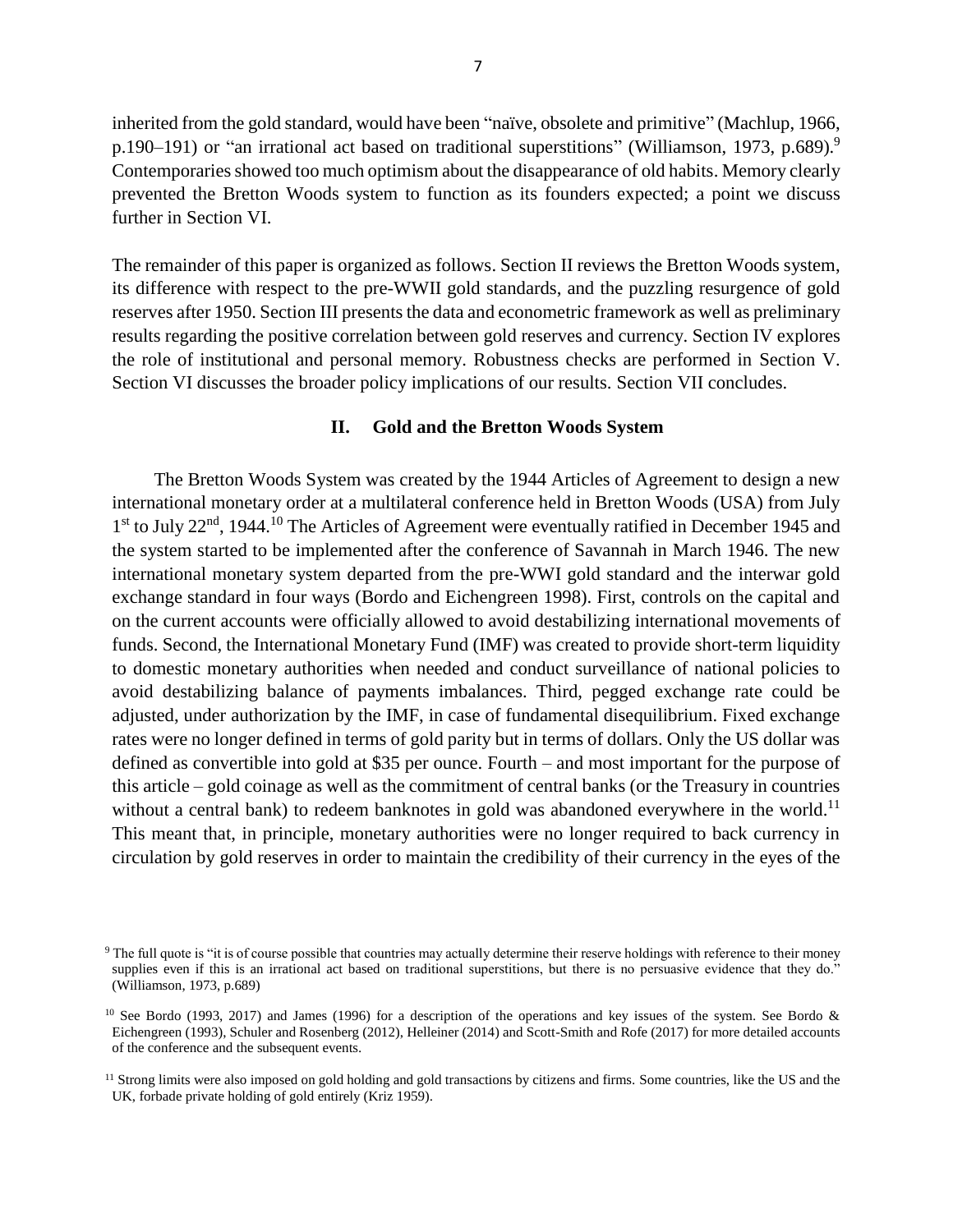public.<sup>12</sup> In some countries, the interwar gold standard had already limited the redeemability of notes at the central banks to bullion instead of coins, thus discouraging private holding of gold but without legally breaking the link between gold and money. In 1944, the Bretton Woods system finished to break that link.

Of course, gold had not been completely abandoned and remained the final means of settlement between the monetary authorities of the main trading nations.<sup>13</sup> The United States – which kept more than 90 percent of gold reserves held in the world by monetary authorities after the war – was in favor of maintaining an international role for gold but even Keynes – author of the English plan at the Bretton Woods conference – advised to "continue to use gold and its prestige as a means of settling international accounts".<sup>14</sup> In the end, gold received only two official roles. First, the United States should be prepared to exchange gold for dollars when requested by other central banks. Second, IMF member countries could pay their subscription to IMF in gold (but this was not mandatory).

#### **The Gold Puzzle**

The secondary role of gold under the new international system was such that, outside the United States, the appropriate level of gold reserves by central banks – i.e. the level ensuring the proper functioning of the international monetary system – was never defined or even discussed at the Bretton Woods conference. In fact, since the yield on reserves in dollars (US government securities) was always positive, holding gold reserves was costly for non-US countries.<sup>15</sup> Holding gold was neither legally necessary nor economically sensible. This situation was in sharp contrast with the classical and interwar gold standard, during which countries complied with a *de facto* or *de jure* cover ratio. The cover ratio expressed the amount of gold reserves that the central bank (or the Treasury) had to keep in its balance sheet as a function of the currency in circulation (notes and coins). The *de facto* ratio was often more important than *de jure* requirement. The latter only provided a minimum (Morys 2013), and some countries (prominently France, the main holder of gold before WWII together with the USA) did not even have a *de jure* cover ratio under the gold standard (Bazot, Bordo & Monnet 2016).

 $12$  A few countries (Belgium and Switzerland) did not change their central bank statuses and maintained a legal gold cover ratio (Aufricht 1967, Bordo & Eichengreen 1998), although there is no evidence that they were committed to respect it. They were set at 33 percent (Belgium) and 40 percent (Switzerland) of notes in circulation. Gilbert (1968, p. 7) notes that "this legal provision is a leftover from the days gold coins were in active circulation and has little relation to present-day conditions". We will show below that other countries followed similar policies, even if they were not constrained by law.

<sup>&</sup>lt;sup>13</sup> In practice, most of the settlements were made in foreign currencies - the dollar mostly and, to a minor extent, the pound sterling.

<sup>14</sup> Speech by Lord Keynes on the International Monetary Fund debate, May 23, 1944. *Hansard Parliamentary Debates,* House of Lords, 5th Series, Vol. CXXXI, Cols. 838-49.

<sup>&</sup>lt;sup>15</sup> Based on the amount of gold held by central banks and the rate of return on T-bills between 1950 and 1971, we estimate an average opportunity cost of 0.2 percent of GDP per year per country.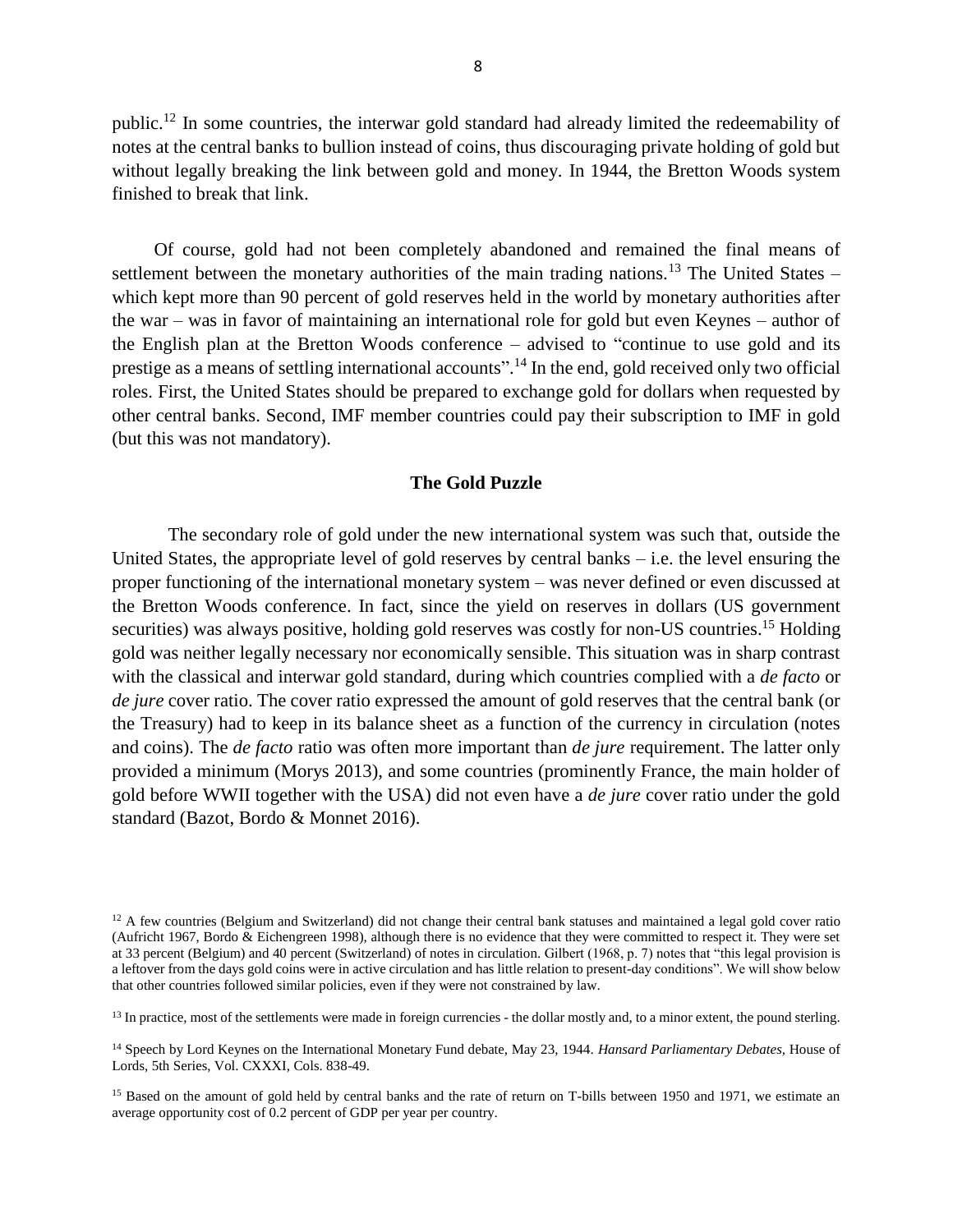Although gold was dead in theory, it remained alive in practice. Looking at cross-country reserves data between 1950 and 1970, two key facts emerge. First, the total amount of gold held by foreign monetary authorities increased throughout the Bretton Woods period. Starting in the mid-1950s, the demand for gold by non-US monetary authorities began to put pressure on the US gold stock. As shown on Figure 1, this trend accelerated starting in 1958–1959 when most countries started to open their current account and make their currencies fully convertible (Bordo 1993).<sup>16</sup>



**Figure 1: Gold and International Reserves, 1950-1971 (billions of US\$)**

Note: The 37 non-US countries cover 94% of gold reserves held outside of the US over Bretton Woods on average. Country names are reported in Appendix. Source: International Financial **Statistics** 

Second, and more importantly, we find that countries that started with a lower gold ratio at the beginning of the period increased it over time. Figure 2 shows a negative relationship between the cover ratio in 1950 – when countries entered Bretton Woods – and the change in the cover ratio from 1950 to 1970. Although some countries reduced their ratios, especially the ones that had inherited a very high ratio after the war because their gold reserves had been unaffected (Switzerland, Great Britain, Canada etc.), many kept their ratios stable. Several countries even increased their ratios, showing in fact a desire to "catch up" with the rest of the pack. Again, one should not underestimate how this simple fact runs counter to Bretton Woods' common intuition. Increasing the cover ratio or keeping it stable meant that countries had to buy gold to keep up with the unavoidable increase in their monetary base over time. If the new Bretton Woods system had

<sup>&</sup>lt;sup>16</sup> Although central banks had little opportunity to buy gold in 1944 - except at the US gold window - it changed when the London gold market reopened in 1954 (Kriz 1959, Kenen 1963, Bordo et al. 2017). It was then easier for central banks to replenish their gold stocks if they wanted to. From the mid-1960s onwards, various mechanisms between central banks were designed to avoid a further increase in non-U.S. gold stocks (James 1996, Bordo et al. 2017). It temporarily reduced the accumulation rate of other countries (Figure 1), but ultimately proved insufficient.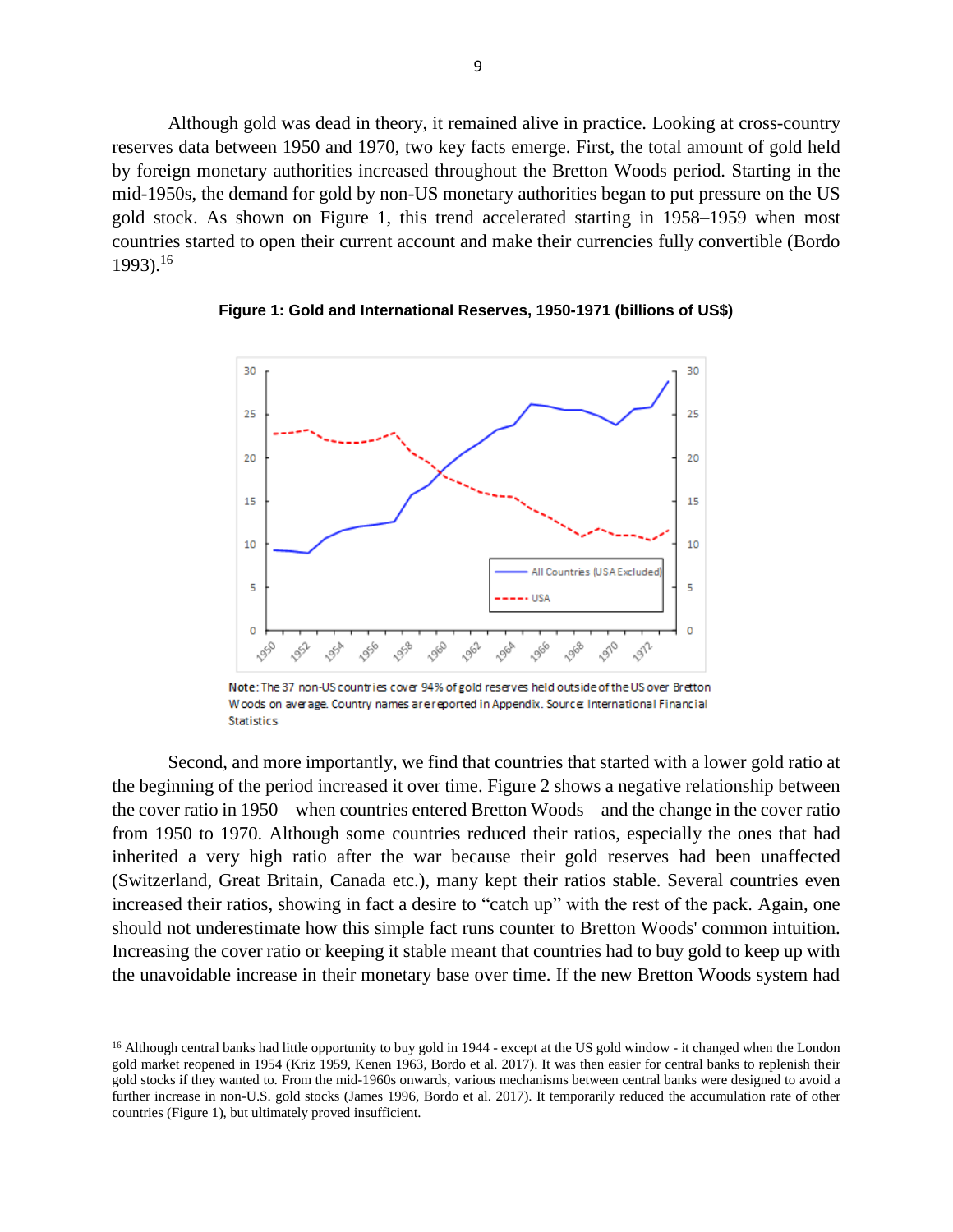really stopped ancient practices, cover ratios should have decreased and converged towards very low values over the period. Figure 2 also shows the heterogeneity in the behavior of countries which had a similar cover ratio in 1950. For example, among those with a cover ratio around 50 percent in 1950, some reduced their cover ratio by more than 25 percent over 1950–1970 (Mexico, Peru, Canada, etc.) whereas other increased it (Belgium, Netherlands, Portugal). We explore the determinants of this heterogeneity in gold holdings more formally in sections III and IV.



**Figure 2; Catching-up. The Evolution of cover ratios over time (1950-1970)**

Note: Uruguay and Ireland are excluded because their cover ratios are not available in 1950.

#### **Potential Motives for Gold Holding**

Why would monetary authorities keep accumulating gold? Some policymakers (Holtrop 1957) and bankers (Kriz 1959) suggested that a link between gold and the domestic money base survived because central bankers were in need of an anchor for monetary policy. In the uncertain postwar world, such an anchor was found in past practices: an increasing ratio of money supply to gold (or foreign exchange) reserves would indicate excessive inflationary pressures. Economists were, however, reluctant to believe in such "irrational" and "primitive" behavior (Machlup 1966, Williamson 1973). As a result, none of the quantitative studies on foreign reserves holding under Bretton Woods investigated the link between gold and domestic currency (see Grubel 1971, IMF 1971, Williamson 1973, Cohen 1975 for surveys of this literature). The most common explanation for the increase in gold holdings by other central banks was the loss of credibility of the US dollar over time, especially in the 1960s due to the increase in military spending caused by the Vietnam War and the absence of US national stabilization policies (Bordo, Monnet and Naef 2017). Expectations of a dollar devaluation pushed foreign central banks to acquire more gold to minimize the potential losses that would follow a devaluation (Kenen and Yudin 1965, Gilbert 1968, Officer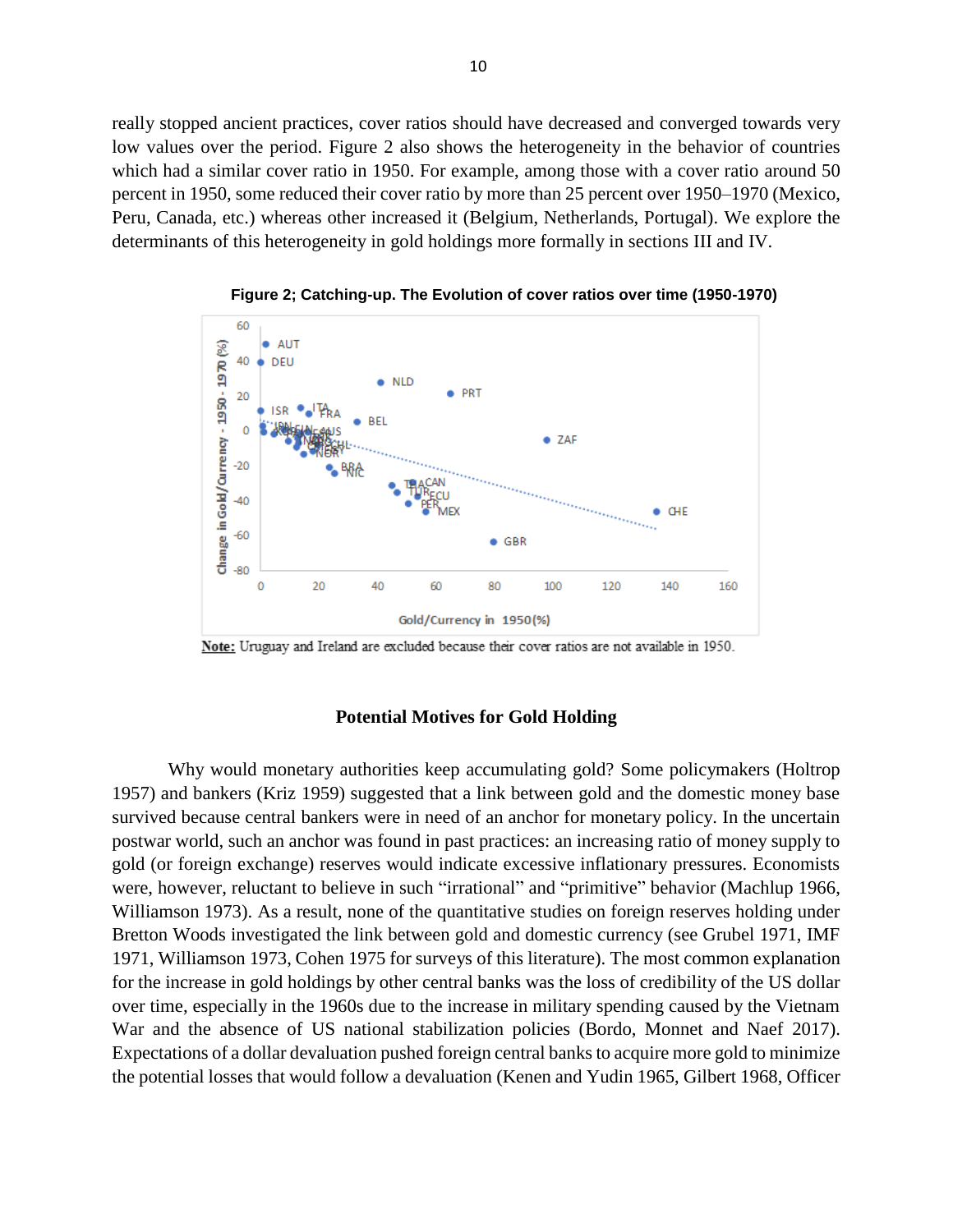and Willett 1969, Makin 1971). However, that explanation cannot explain the very uneven distribution and reconstruction of gold holding across countries (Figure 2).<sup>17</sup>

An alternative explanation favored by contemporary economists was that the holding of gold reserves had the same determinants as foreign exchange reserves (despite the opportunity cost of holding reserves), and in particular trade openness (Triffin 1947, 1960; Grubel 1971; Williamson 1973). If central banks could buy gold on the market and if gold was used by monetary authorities to settle transactions, trade openness would determine the accumulation of gold reserves. However, little evidence of such behavior has been presented so far. Kenen (1963) noted that only foreign exchange reserves behave as working balances and that central banks bought gold when reserves increased but did not sell gold when reserves decreased. In the 1960s, gold holdings also appeared to be driven by political motives (Gilbert 1968). France notoriously converted massive dollar holdings in gold at the US gold window in 1965–1966 to express disagreement with the dominant position of the US in the international monetary system (Bordo et al. 2017). On the opposite side, the US was using political coercion to limit the purchase of gold by Germany and Japan (Gavin 2004).<sup>18</sup> More generally, economists and policymakers became convinced that idiosyncratic political motives were the main drivers of gold holdings. We challenge such views in the next section.

#### **III. Gold and Currency Under Bretton Woods**

This section formally explores the motives behind gold holdings under Bretton Woods. Past studies of foreign reserve holdings conducted in the 1960s and 1970s were based on limited statistical evidence and very short samples.<sup>19</sup> Recent studies of foreign reserves holdings based on long samples do not include data on Bretton Woods and usually start in the late 1970s.<sup>20</sup> We build on this literature for our empirical framework but apply it to reserves accumulation between 1950 and 1970.

<sup>&</sup>lt;sup>17</sup> A very uneven reconstruction of gold holdings could be rationalized by heterogenous expectations about the possibility of a dollar devaluation. In that case however, one would still need to rationalize why central banks held very different expectations in the first place. An alternative interpretation of this paper is to explore whether history and experience shaped such expectations, which in turn favored the use of old habits.

<sup>&</sup>lt;sup>18</sup> It led one of the most famous international economists of the times to argue that the only motive of reserve holding (both gold and foreign exchange) was to keep up with other countries and show strong political power (Machlup 1966).

<sup>&</sup>lt;sup>19</sup> To our knowledge and according to Williamson (1973), Courchene and Youssef (1967) is the only empirical study that documented a positive correlation between money and foreign reserves for this period. However, evidence was limited to countryby-country correlations between 1960 to 1965, and they did not discuss the hypothesis of currency in circulation being backed by gold reserves. More generally, econometric studies in that period were very limited and regressions, when used, were spurious because of unit roots.

 $20$  These studies find a correlation between the total money supply (including deposits) and total foreign reserves (Obstfeld et al. 2010) but not between the money base (currency in circulation) and reserves. Aizenman & Inoue (2013) look at the determinants of gold reserves on the period 1979-2010 and find no correlation between gold reserves and the money supply.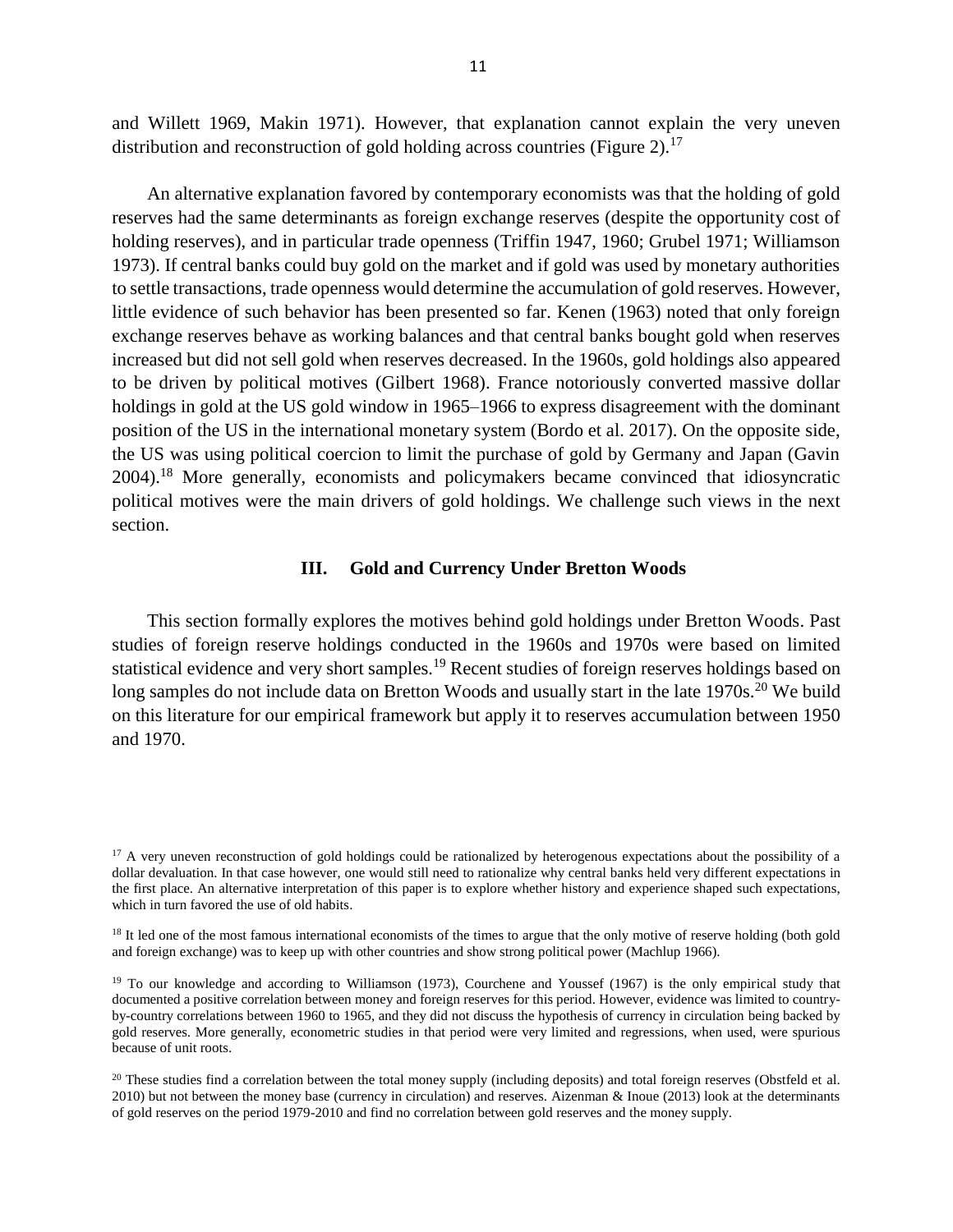#### **The Determinants of Reserves Holdings**

Following the standard literature on foreign reserves (Rodrik 2006, Aizenman & Lee 2008, Obstfeld et al. 2010), we estimate the following equation:

$$
Gold_{i,t} = \alpha + d_t + \beta T_{i,t} + \gamma M_{i,t} + \theta Z_{i,t} + \epsilon_{i,t} \quad (1)
$$

where (i)  $Gold_{i,t}$  is the level of gold reserves divided by GDP of country *i* in year *t* (ii)  $T_{i,t}$  denotes the trade openness – measured as exports plus imports over GDP – of country *i* in year *t* (iii)  $M_{i,t}$ denotes the level of currency in circulation (banknotes and coins) divided by GDP and (iv)  $Z_{i,t}$ represents a set of control variables to be discussed below. Finally,  $d_t$  represents year-fixed effects and  $\alpha$  a constant.

In what follows, we focus our attention on the  $\gamma$  coefficient, which captures the relationship between gold and currency in circulation. As usual in the literature (e.g. Obstfeld et al. 2010), we compare a pooled panel estimation with a country-fixed effects estimation. The pooled panel is especially useful for further analysis where we try to disentangle the effects of country-specific but time-invariant variables (Section IV). Trade-based accumulation motives would result in a positive  $\beta$ , as shown by recent empirical and theoretical studies of foreign exchange reserves (Rodrik 2006, Aizenman & Lee 2008, Obstfeld et al. 2010, Jeanne & Rancière 2011, Jeanne & Sandri 2016). Idiosyncratic political reasons for holding gold reserves would appear in the residuals rather than in any fundamental determinant of the holding of foreign exchange reserves. In contrast, a positive value of  $\gamma$ , of magnitude close to past cover ratios, would confirm our hypothesis that monetary authorities still behave as in the gold standard.

#### **Control Variables**

Year-fixed effects capture the potential loss of credibility of the US dollar over-time as well as the yield on foreign exchange reserves (or, put differently, the time-varying opportunity cost of holding gold). Other controls included in  $Z_{i,t}$  are in line with the state-of-the-art literature on reserve holding (Rodrik 2006, Aizenman & Lee 2008, Obstfeld et al. 2010) which has especially emphasized the importance of (i) current account and capital account openness and (ii) the exchange rate regime. We use the index of capital account liberalization of Quinn and Toyoda  $(2008).<sup>21</sup>$  A higher index value (from 0 to 100) stands for a higher capital account openness. To account for exchange rate misalignment and current account openness, we control for current account surplus (as a percent of GDP) and the exchange rate premium. If the premium is positive,

<sup>&</sup>lt;sup>21</sup> The index is based on coding the text of IMF's Annual Report on Exchange Arrangements and Exchange Restrictions (AREAER) since 1950. No *de facto* measure of capital account openness is available for this period.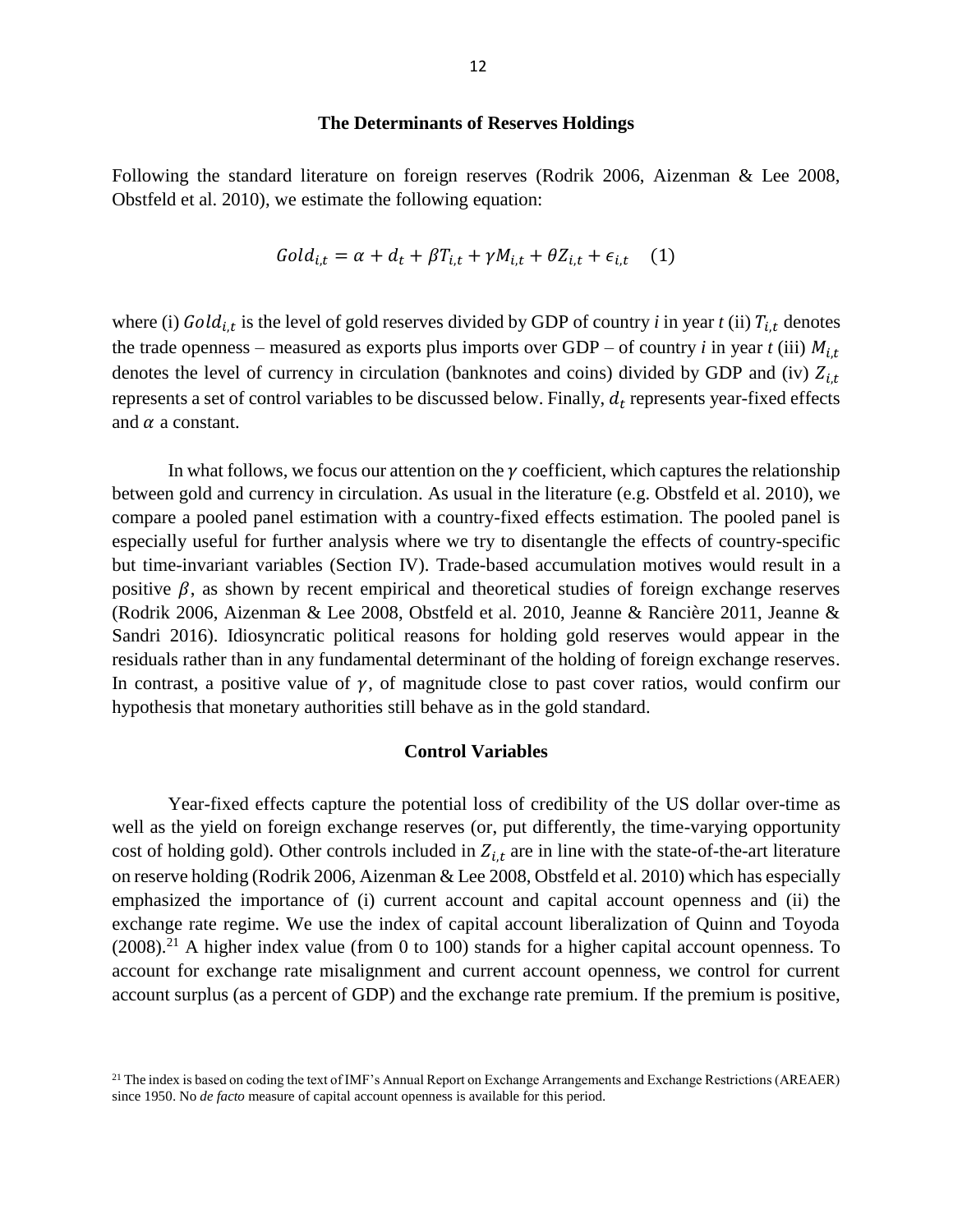the exchange rate is overvalued, and a devaluation is expected.<sup>22</sup> Another key control is the exchange rate regime. A country with a fixed exchange rate needs more international reserves to defend its peg. Although all countries, except Canada, adopted a fixed exchange rate during this period, their peg had different degrees of flexibility. We follow here the *de facto* classification of Reinhart and Rogoff (2004). A lower value of this variable means a harder peg.<sup>23</sup> We also control for the logarithm of population to capture potential effects of the size of the country (a proxy for political power) that would not be captured by the size of GDP. Finally, we follow Obstfeld et al. (2010) and control for other forms of money (i.e. deposits). Obstfeld et al. (2010) found that in the post-Bretton Woods period, the holdings of foreign reserves correlated with broad money (i.e. currency in circulation + deposits) but not with the money base (i.e. currency in circulation).<sup>24</sup> By contrast, our hypothesis is that, during Bretton Woods, the holding of foreign reserves correlated with currency in circulation.

#### **Data Sources and Sample**

We assemble a new cross-country database of reserves, monetary and macroeconomic statistics covering a large set of countries over the Bretton Woods period. Although individual series of reserves and money are provided by the IMF *International Financial Statistics* at an annual frequency, combining them is non-trivial because they are not expressed in the same unit; a complication that constrained previous research. Monetary statistics are expressed in contemporary domestic currency – which changes several times over the Bretton Woods period in some countries – whereas reserves are always expressed in current dollars. Historical GDP data, which are taken from the *Penn World Table*, are expressed in today's local currency. To express all nominal values in the same unit (*i.e.* the domestic currency of 1971) and obtain comparable ratios across countries, we tracked each change in currency denomination and official exchange rates using paper volumes of the *International Financial Statistics* published monthly since 1946. To our knowledge, we are the first to compile such a database for the Bretton Woods period.

A detailed presentation of sources and construction of variables is presented in the data appendix. The quality of monetary statistics is uneven in the first years of operation of the Bretton Woods system and nominal GDP are available for a limited number of countries in the aftermath of the war. For this reason, our sample starts in 1950. Our data set ends in 1970. We do not include

 $22$  The premium is the difference between the official exchange rate and the black-market exchange rate in New York (data from Reinhart and Rogoff (2004)). Such an undervaluation can be motivated by mercantilist purposes, with the exchange rate kept undervalued to promote exports (Aizenman and Lee 2008).

<sup>&</sup>lt;sup>23</sup> The index is a *de facto* measure which captures how much flexibility was allowed by multiple exchange rates. Under the Bretton Woods period, only Canada managed a free float for several years. Other countries had to maintain their peg within a 2 percent band. But several countries had multiple exchange rates, especially in the 1950s.

<sup>&</sup>lt;sup>24</sup> They interpret the first result as evidence of the buffer function of foreign reserves in a globalized world (protecting the domestic banking system against sudden capital outflows), and the second result as the absence of currency board (where monetary authority would back currency in circulation by foreign exchange reserves).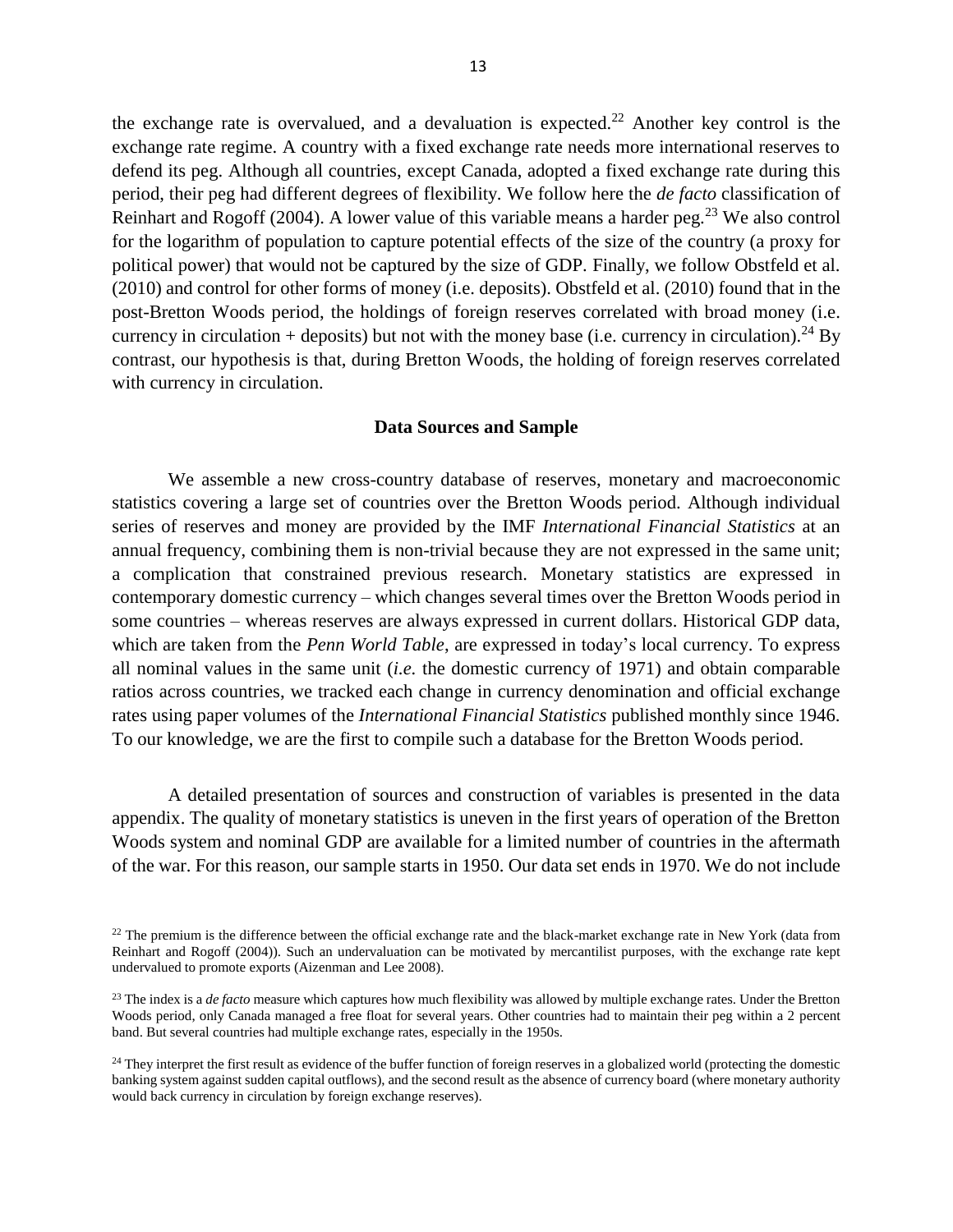the year 1971 because end of the year data would include the reaction of countries to the closure of the US gold window – the *de facto* end of the Bretton Woods system – in August 1971. We managed to obtain comprehensive data for 38 countries. On average, these countries account for 94 percent of gold reserves held outside of the United States over the period. Table A.1 in the Appendix present the sample of countries and descriptive statistics.

Besides macroeconomic and financial statistics, we also compile several indicators to measure past exposure of central bankers and central banks to the gold standard (to be used in section III), namely (i) the number of years spent by a country in the gold standard (ii) the number of delegates at the Bretton Woods conference and (iii) the age of governors heading central banks over the Bretton Woods period. Measures of central bank past exposure to the gold standard – adherence to the classical or interwar gold standard or  $-$  as a robustness check  $-$  number of years in the gold standard – are taken from Officer (2008), Wandschneider (2008), and Mitchener  $\&$ Weidenmier (2015). The number of delegates per country at the Bretton Woods conference is available in the transcripts of the conference published in Schuler & Rosenberg (2012). We used a more detailed list established by Schuler & Bernkopf (2014).

Data on the age of the governor of the central bank was obtained using a two-step process. We first look for the name of the ruling governor or president of the central bank for every year in our sample. This information is usually available on the websites of the central banks. Second, we look for the biographies of these governors and their birth dates. When the information is not available on the website of the central bank, we use various sources, such as regional or national Who's Who, monographs on the history of the central banks, Wikipedia or genealogical websites containing sufficient biographical information. In total, the age of the governor was found for 85 percent of our sample (i.e. country-year observations).<sup>25</sup>

#### **Money rather than Trade**

Our first result is that the amount of currency in circulation and gold reserves are strongly positively correlated (Table 1). Without controls, we estimate  $\gamma$  around 0.5 (Table 1, column 1). The coefficient on trade  $(\beta)$  is lower and becomes insignificant once we add standard controls (Table 1, column 2). In addition, all other control variables have the expected signs (Table 1, columns  $2 \& 3$ ). Countries accumulate more reserves when they have a larger current account surplus and an undervalued exchange rate (see Aizenman & Lee 2008), when their exchange rates are less flexible (see Obstfeld et al. 2010), when they are more financially open (Rodrik 2006). Like international reserves in general (and despite the opportunity cost to hold them), gold reserves serve as a buffer against international financial shocks and exchange rate depreciation.

 $25$  Building a database on central bank governors post-1970, Mishra and Reshef (2019) also experienced difficulties to find biographical information. In many cases, only the name of the governor is available. Biographical information was especially difficult to find in politically unstable countries where the governors of central banks changed almost every year. The information is also missing for some years in the few countries which did not have a central bank in the 1950s.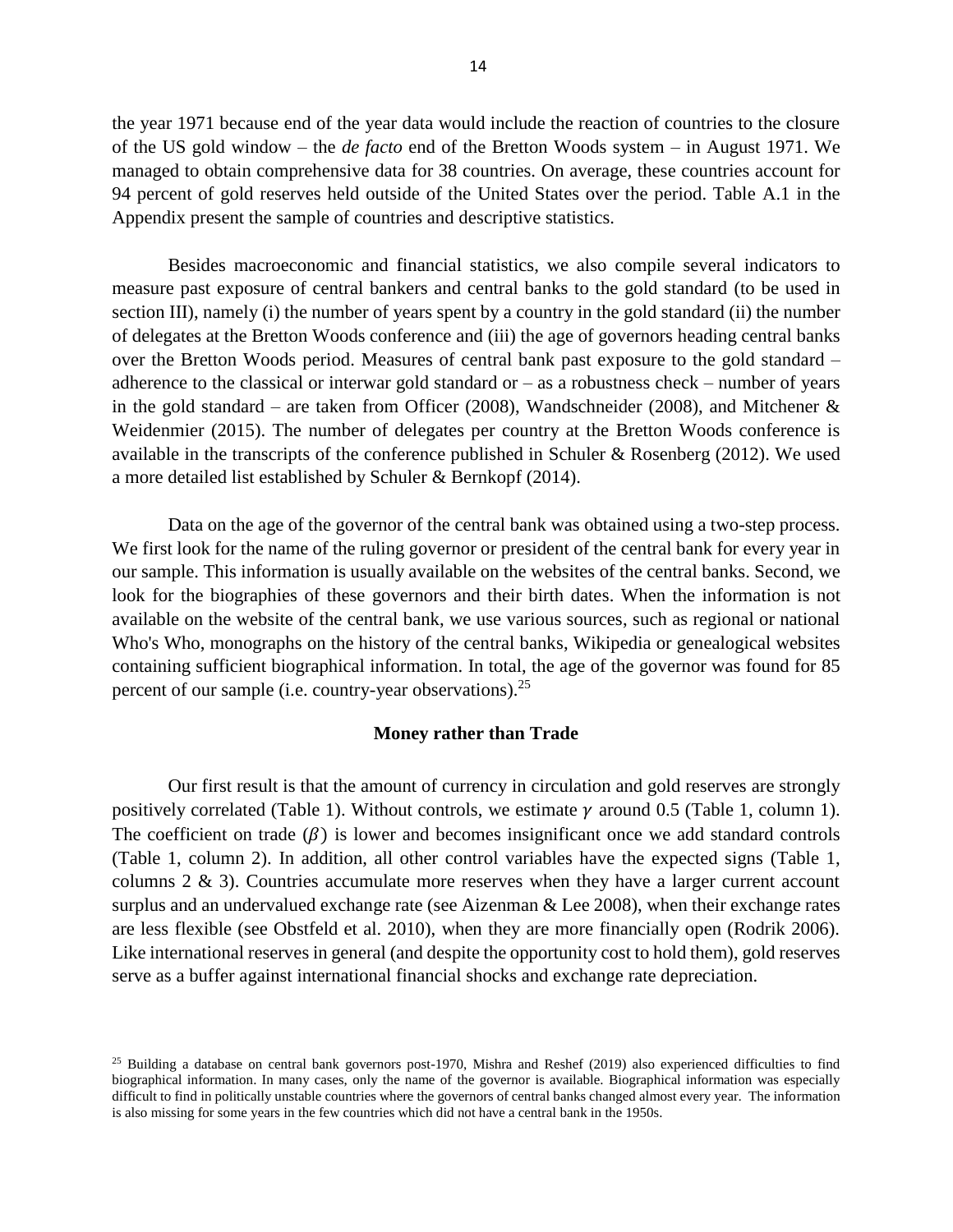The significance and size of the currency coefficient is also confirmed when introducing country fixed-effects (Table 1, column 3). This is not the case for the coefficient on deposits which turns out small and insignificant. The amount of within variation explained by the currency variable is sizeable (0.22), suggesting that the connection between currency in circulation and gold reserves is not only explained by differences across countries, which are more likely to be driven by unobserved heterogeneity. Overall, these preliminary results contrast sharply with the results of Obstfeld et al. (2010) over the post-Bretton Woods period, which show that only deposits are positively associated with foreign reserves. It also shows that reserve accumulation during Bretton Woods was not purely "trade-based"; a common starting point in the literature (Williamson 1973, Obstfeld et al. 2010). Although this is the case for foreign exchange reserves, this is not the case for gold.<sup>26</sup> More importantly, the size of the  $\gamma$  coefficient carries a nice interpretation. We estimate it to be around 0.35 (between 0.27 and 0.43), which implies that 35 percent of an additional unit of currency was backed by gold reserves. In the gold standard, the average cover ratio (i.e. the ratio of gold reserves to currency in circulation) was around 40 percent, depending on the period and countries included in the sample (Bordo & Eichengreen 1998, Morys 2013).

| <b>VARIABLES</b>                | (1)         | (2)         | (3)        |
|---------------------------------|-------------|-------------|------------|
|                                 |             |             |            |
| Trade                           | $0.0517***$ | $-0.0151$   | $-0.00292$ |
|                                 | (0.00681)   | (0.0102)    | (0.0258)   |
| Currency                        | $0.506***$  | $0.426***$  | $0.271*$   |
|                                 | (0.0530)    | (0.0376)    | (0.154)    |
| Deposits                        |             | $0.243***$  | 0.0101     |
|                                 |             | (0.0228)    | (0.0672)   |
| Exchange Rate Premium           |             | $-0.0918$   | $-0.0620$  |
|                                 |             | (0.131)     | (0.133)    |
| Capital Account Openness        |             | $0.0353***$ | $0.0169*$  |
|                                 |             | (0.00521)   | (0.00959)  |
| <b>Current Account Openness</b> |             | $0.0997***$ | 0.0280     |
|                                 |             | (0.0268)    | (0.0380)   |
| <b>FX Flexibility</b>           |             | $-0.121***$ | $-0.0571*$ |
|                                 |             | (0.0253)    | (0.0330)   |
| Population                      |             | $-0.874***$ | $-0.244$   |
|                                 |             | (0.132)     | (2.437)    |
| Country FE                      | No          | No          | Yes        |
| Time FE                         | Yes         | Yes         | Yes        |
| Observations                    | 729         | 729         | 729        |
| R-squared                       | 0.355       | 0.580       | 0.217      |

|  |  |  |  | <b>Table 1: Gold and Currency in Circulation</b> |
|--|--|--|--|--------------------------------------------------|
|--|--|--|--|--------------------------------------------------|

Note: P-value in parentheses. \*\*\*, \*\*, \* denote significance at the 1%, 5%, 10% levels. Results are based on Equation (1) in the text. Columns (1) and (2) display the results of pooled panel estimations. Year-fixed effects are included in all estimations. Column (3) includes country-fixed effects, with standard errors clustered at the country level. The R-square reported in column (3) reports only the within variation explained by the variables of interest

 $26$  This result is reported in Section V, where we explore the determinants of non-gold reserves.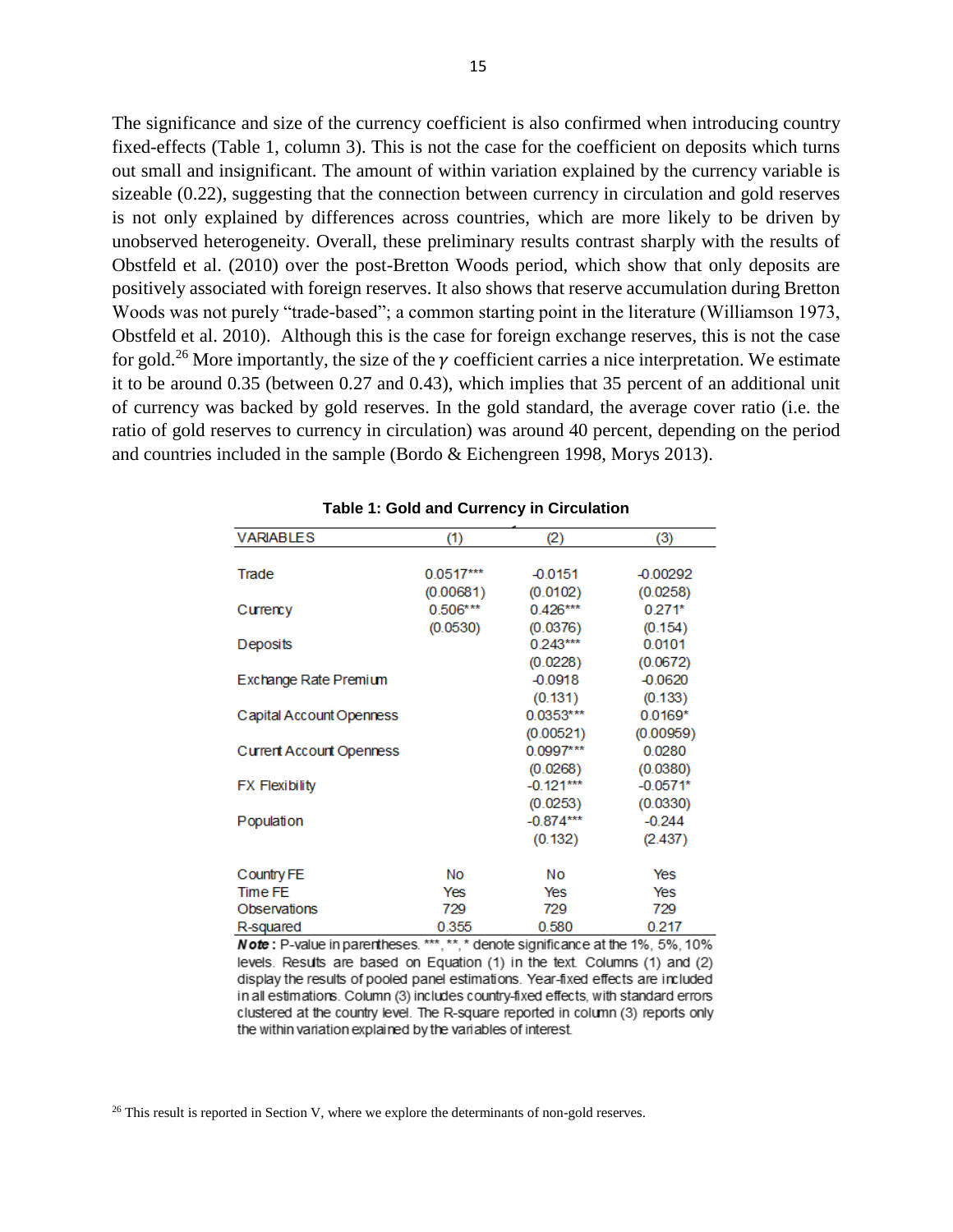#### **IV. Memory and Gold**

#### **Past Exposure to the Gold Standard**

The literature in behavioral economics has shown that the financial decisions of individuals are shaped by previous experience (Malmendier and Nagel 2011, 2015, Koudijs and Voth 2016). We test whether similar mechanisms can be observed for central banks' attitude towards gold. Our hypothesis is that countries that have been more exposed to the gold standard norms and practices before the Second World War were more likely to follow the gold standard rule of backing their currency by gold reserves during Bretton Woods. To test this hypothesis, we first use a variation of equation (1) and interact the variable "currency in circulation" with a variable capturing exposure to gold standard practices. We estimate the following model:

$$
Gold_{i,t} = \alpha + d_t + \beta T_{i,t} + \gamma M_{i,t} + \theta Z_{i,t} + \delta G S_i + \tau (G S_i * M_{i,t}) + \epsilon_{i,t} \quad (2)
$$

Where all variables have the same definition as in (1).  $GS_i$  captures the exposure to previous periods of gold standard. As a start, we impose that GS takes the value 1 if a country has been in both the classical gold standard (1880s–1913) and the interwar gold standard (1920s–1936), and zero otherwise. This definition is consistent with the fact that we want to capture full exposure to gold standard norms and practices. As the interwar gold standard was chaotic and of short duration – most countries left following England in 1931 and the average length was 6 years (Wandschneider 2008) –, it is unlikely that the gold standard's norms were fully integrated during this period in countries which had not been in the classical gold standard before. If a country had been on the classical gold standard (before the First World War) but had not joined again in the inter-war period, there are some reasons to believe that the gold standard's culture had no longer prevailed.<sup>27</sup> Given that the variable GS is fixed over time within a country, we use a pooled panel estimator, and focus attention on  $\tau$ .

Table 2 summarizes our key result. In column (1), the interaction term  $\tau$  is positive and significant, implying that backing gold reserves was more pervasive in countries that had been fully exposed to the gold standard before the Second World War. The size of the coefficient (slightly below 0.5) is also in line with the cover ratios of the gold standard. On the other hand, although countries outside the gold standard also backed their currency with gold, the intensity with which they do so is much smaller (around  $0.16$ )<sup>28</sup> Table 2 also reports two important results.

<sup>&</sup>lt;sup>27</sup> We set the gold standard variable to zero for countries that were not independent before WWII (i.e. colonies and British dominions), since they did not have full political sovereignty under the gold standard and did not experience as much continuity in their political system and administration (which is key to our memory hypothesis). However, our results are not sensitive to this assumption. When, for dominions and colonies, we set the gold standard variable to be equal to the one of the colonizing country, we find a slightly lower coefficient on the interaction term (0.44 against 0.48 in column 1, Table 2), but the significance is unchanged.

 $28$ The coefficient attached to the gold standard variable (un-interacted) is negative. This captures the fact that, all else equal, gold standard countries had, on average, less gold than others at the start of Bretton Woods. This is mainly due to the large depletion of gold reserves during the war.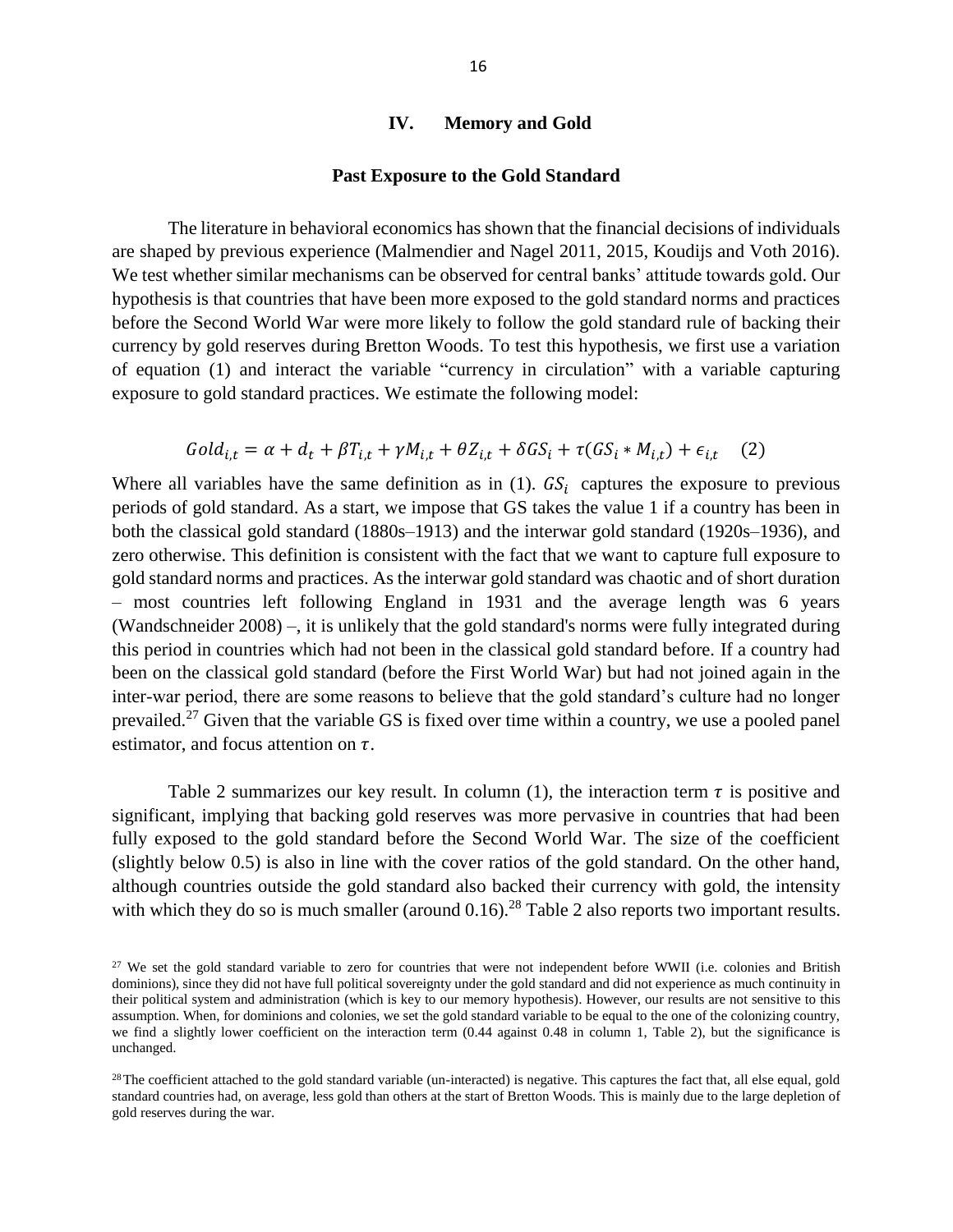First, we find that the attitude towards gold varies not only between countries in and out of the gold standard, but also *across* gold standard countries (Column 2). Restricting attention to countries that spent at least one year in the gold standard, we estimate equation (2) using the number of years spent in the gold standard as a measure of exposure to norms and practices of the past. We find that the intensity of the exposure to the gold standard matters for post-WWII behavior. Quantitatively, the coefficient on the interaction term  $(0.01)$  implies that roughly 20 percent of an extra unit of currency would be covered by gold in Peru (a country that spent 17 years in the gold standard) against 44 percent in Portugal (a country that spent 37 years in the gold standard).

We also perform a "falsification test" of our memory hypothesis using the number of delegates of each country at the 1944 Bretton Woods conference (Column 3). In opposition to our proxy of "gold standard exposure", this measure can be interpreted as a "Bretton Woods exposure". Countries with a higher number of delegates at the Bretton Woods conference were more active in the design of the new postwar system and its thinking, which was in complete opposition to the gold standard mentality.<sup>29</sup> In fact, as emphasized by Helleiner (2014) and contributions in Scott-Smith and Rofe (2017), emerging countries from Latin America, Africa and Middle East played a central role at the conference, with a large number of delegates, hoping that the conference would lead to a new order. By contrast, Continental European countries and Japan – long time adherents to the gold standard and key players of the prewar monetary system – were mostly absent because of the war. Column 3 shows that the interaction term between currency and the number of delegates at the Bretton Woods conference is negative. Countries which had been more involved in the design of Bretton Woods were therefore less likely to behave as in the gold standard.

#### **Personal Experience vs. Institutional Memory**

Our previous results are silent on how the habits and cultural norms of the gold standard transmitted over time. One interpretation of our findings is that institutions themselves have a memory, which pushes policymakers to behave as they did in the past. This "institutional memory" hypothesis would be consistent with historical studies that have shown the importance of a gold standard culture in interwar central banks (Eichengreen & Temin 2000, Mouré 2002) and, more generally, the importance of corporate culture and organization's history for the making of monetary policy and the choice of the exchange rate regime (James 1985, Capie 2010, Schenk 2010, Straumann 2010, Monnet 2018a).

 $^{29}$  This reasoning does not apply to the US and the UK, the leaders of the conference. The US is, by construction, excluded from the estimation. We keep the United Kingdom in the estimations, but results are unchanged if excluded.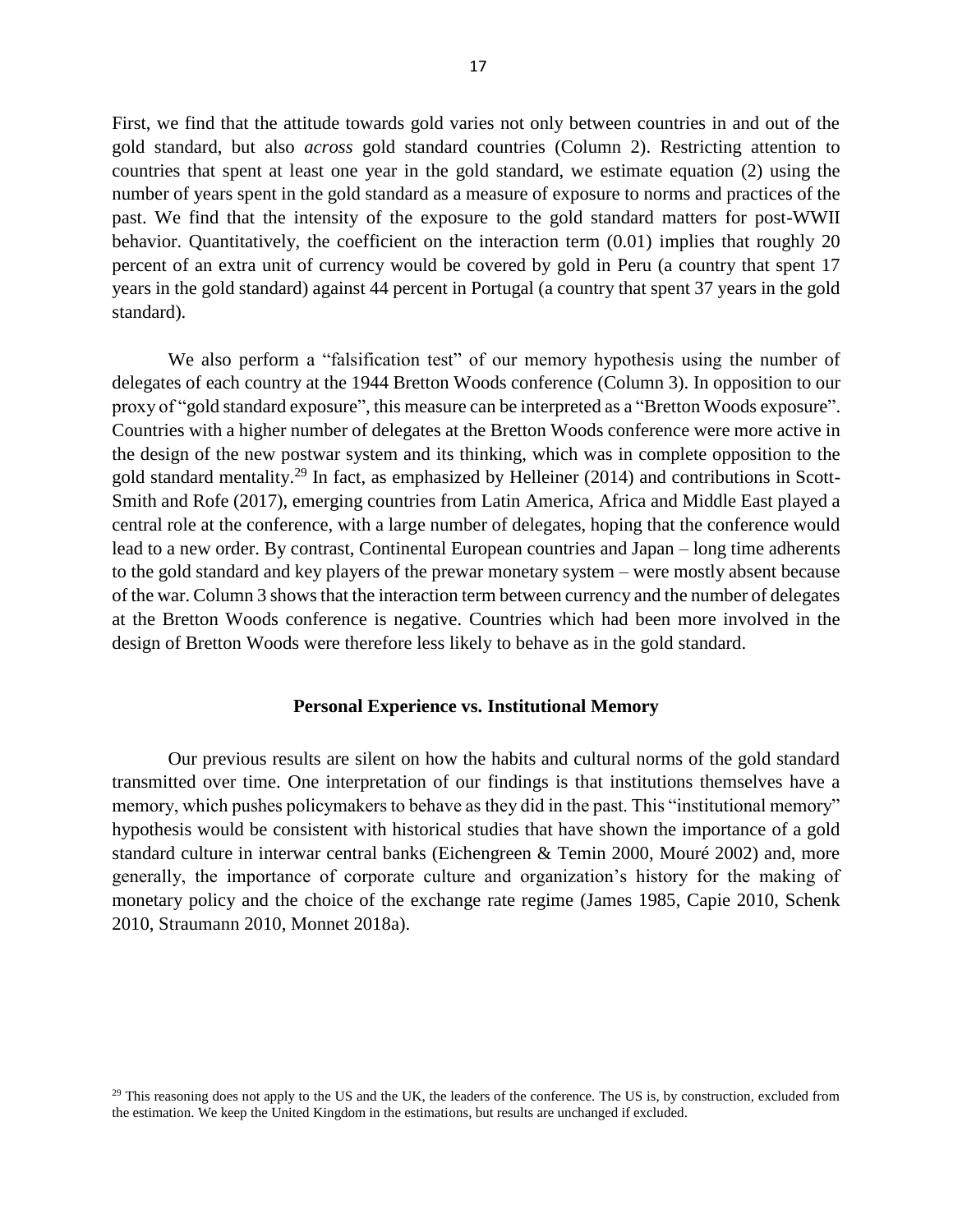| <b>VARIABLES</b>                           | (1)          | (2)          | (3)          |
|--------------------------------------------|--------------|--------------|--------------|
|                                            |              |              |              |
| Trade                                      | $-0.0277***$ | $-0.0609***$ | $-0.00118$   |
|                                            | (0.0104)     | (0.0130)     | (0.0115)     |
| Currency                                   | $0.157***$   | $0.189**$    | $0.655***$   |
|                                            | (0.0324)     | (0.0884)     | (0.0726)     |
| Gold Standard                              | $-2.916***$  |              | $0.736***$   |
|                                            | (0.486)      |              | (0.214)      |
| Gold Standard x Currency                   | 0.486***     |              |              |
|                                            | (0.0621)     |              |              |
| Gold Standard (Number of Years)            |              | $-0.0134$    |              |
|                                            |              | (0.0181)     |              |
| Currency x Gold Standard (Number of Years) |              | $0.01***$    |              |
|                                            |              | (0.00245)    |              |
| Delegates                                  |              |              | 0.406***     |
|                                            |              |              | (0.0891)     |
| Currency x Delegates                       |              |              | $-0.0568***$ |
|                                            |              |              | (0.0121)     |
| Country FE                                 | No           | No           | No           |
| <b>Time FE</b>                             | Yes          | Yes          | Yes          |
| Controls                                   | Yes          | Yes          | Yes          |
| Observations                               | 729          | 508          | 729          |
| R-squared                                  | 0.620        | 0.677        | 0.607        |

**Table 2: Memory**

Note: P-value in parentheses. \*\*\*, \*\*, \* denote significance at the 1%, 5%, 10% levels. Standard errors are clustered at the country level. Results are based on Equation (2) in the text. Year-fixed effects are included in all estimations. Control variables are the same as in Table 1. Columns (1) and (3) use the full sample. Column (2) restricts the sample to countries that spent at least one year in the gold standard.

Another possible interpretation of our results – the "individual memory" hypothesis – is that they reflect the importance of personal experience of central bankers (in the same vein as Romer & Romer 2004, Malmendier et al. 2017, Bordo & Istrefi 2018, Mishra & Reshef 2019). In that case, an older central banker is more likely to behave as if it were the gold standard because his formative years happened during the that period. This possible difference in personal attitude towards gold, and its potential (independent) effect on monetary policy, is well captured by the stark contrast between Mats Lemne, the governor of the Swedish central bank in the early fifties (1951–1955), and Maurice Frère, his counterpart heading the central bank of Belgium (1944– 1957). Although both Sweden and Belgium had spent fifty years in the gold standard before the Second World War, the average cover ratio for Sweden under Bretton Woods was 13 percent compared to 40 percent in Belgium. How did the two institutions – both heavily exposed to the gold standard in their past – diverged so much in their attitude towards gold?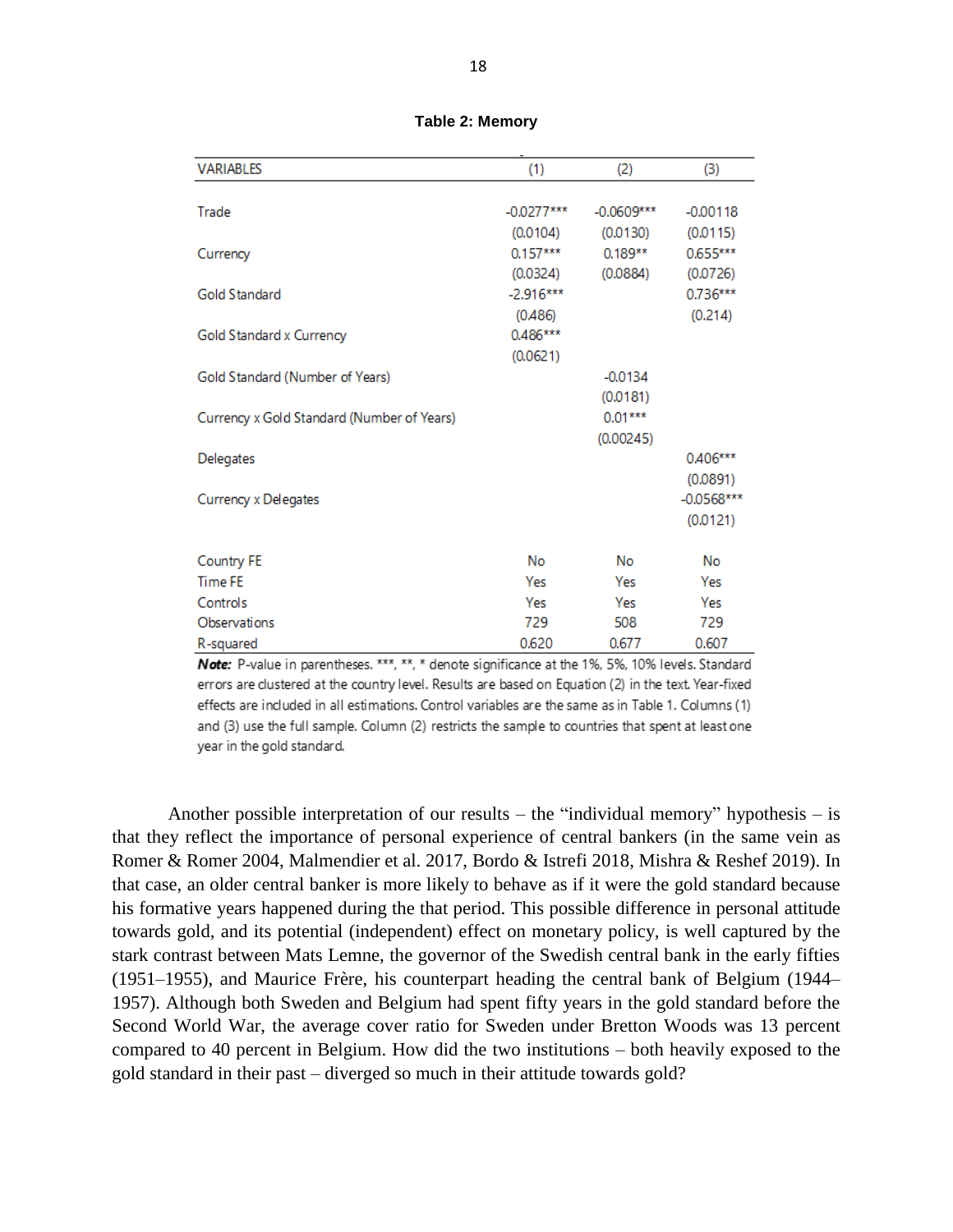Maurice Frère, born in 1890, studied economics in Brussels under the classical gold standard (from 1908 to 1912), worked for the Belgian administration in the economic office in London, and had an important role as an economic expert working for the Belgian government and the League of Nations in the war and interwar (Wellens 1976). As such, he was a witness and active participant to the international conferences on war reparations and monetary stabilization (i.e. return to the gold standard) after the First World War, from Genoa (1922) to Lausanne (1932). In the early 1930s, Belgium was also one member of the "gold bloc", that is the few countries that remained in the gold standard even after Britain and the United States left in 1931 and 1933. Belgium devalued in 1935 and left the "gold bloc", but de facto then followed a bullion gold standard, which was abandoned only in 1940 (van der Wee 2012). Frère became the governor of the Bank of Belgium in 1944 and, as such, was a key player in the postwar monetary stabilization. Partly because of a drastic stabilization, the monetary situation of Belgium was better than that in other European countries in the late 1940s and the central bank opposed the plan of the government to devalue at the same time as other European countries in 1949. According to Maurice Frère (1960), gold reserves were enough to maintain the parity and the government pushed for the devaluation for fiscal reasons only. During these events, the Bank of Belgium clearly expressed a commitment to gold standard practices (Cassiers and Ledent 2006) and the postwar law of the central bank did not abandon the reference to a legal requirement of gold reserves equal to 30 percent of notes issue (Aufricht 1967). In many respects, Maurice Frère was a man of the gold standard.

In stark contrast, Mats Lemne was a man of Bretton Woods and the postwar order. Born in 1919, he was only five years old when Sweden returned to the gold standard in 1924 and twelve years old when Sweden left the gold standard in 1931 (Straumann et al. 2017). During the 1930s, Sweden adopted an original system of price level targeting – inspired by writings of Knut Wicksell – which was later celebrated for its modernity and flexibility (Jonung 1979, Rathke et al. 2017). Sweden had low gold reserves at that time and acquired a large stock of foreign exchange reserves in order to defend its peg while targeting a domestic objective (Rathke et al. 2017). Contrary to Belgium, the practices of the gold standard already belonged to the past when Mats Lemne became governor of the Riksbank in 1951. While, in Belgium, Maurice Frère epitomized monetary orthodoxy against reluctant governments, Mats Lemne had strong personal links with the postwar Ministry of Finance in Sweden and was appointed to implement credit policies that would be consistent with the economic objectives of the government. According to historians Larsson and Soderberg (2017, p.47) his appointment was "an important factor in the politicization of the Riksbank policy".

The heterogeneity in the profiles of central bankers is captured in Figure 3, which plots the (average) age of governors against the number of years spent by the institution in the gold standard. Interestingly, the correlation is flat between the two variables, suggesting that the personal experience of the governor can have explanatory power beyond the history of the central bank (as illustrated by the Belgium and Swedish cases). We test formally the "individual memory" hypothesis in Table 3. Column 1 shows the results when we use equation (2) and interact the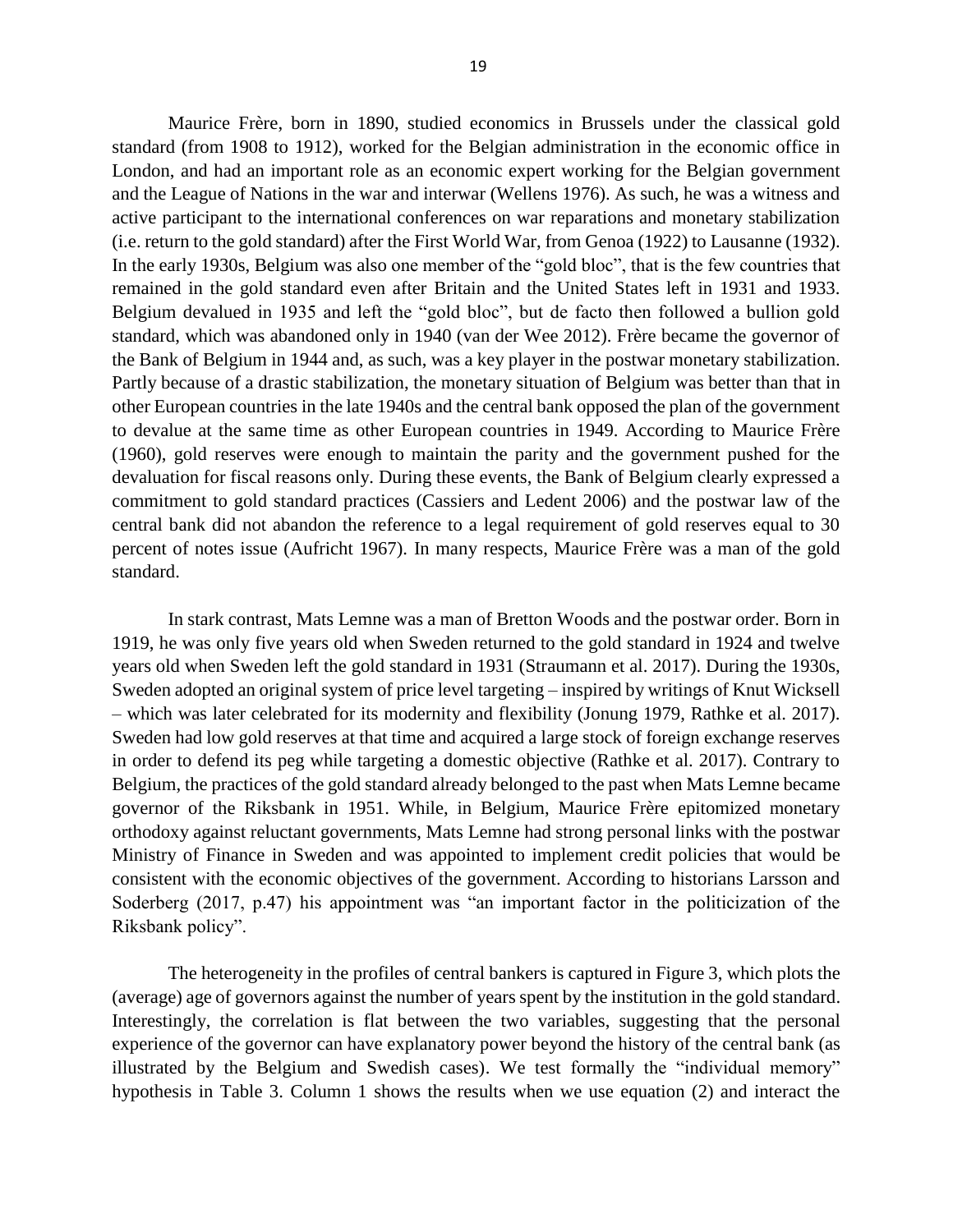average age of the governor with currency/GDP. We find a positive and significant interaction, implying that central banks with an older governor had a higher correlation between gold and currency in circulation.<sup>30</sup> These results show that personal experience is indeed a key variable to explain the persistence of habits over time. In columns 2 and 3, we test whether the personal experience of the central bank's governor still matters when we also include the interaction of currency and gold standard exposure in the estimation. We find that both interaction terms matter (Column 2), suggesting an independent effect of personal experience (or memory) in addition to the effect of corporate culture (or institutional memory). More striking are the results in columns 3, when we consider the interaction between currency and the number of years in the gold standard and restrict the sample to countries that adhered at least a year to the gold standard. The effect of the number of years spent in the gold standard disappears, whereas the interaction of currency and the age of the governor is significant and takes a much higher value than in the previous estimations (0.052 vs 0.015) in column (2). The difference of practices between countries which had been in the gold standard before World War II is better captured by the age of policymakers than by the number of years they spent in the gold standard.



**Figure 3: Number of Years in the Gold Standard vs. Average Age of Central Banks' Governors**

Overall, we find that institutional memory and personal experience are not mutually exclusive. Yet, among countries that had been exposed to the gold standard, the experience of policymakers has more predictive power than the number of years spent in the gold standard. The age of the governor, however, might be associated with other institutional characteristics that we have some difficulties to capture with the number of years, such as the reaction of the central bank to the end of the gold standard in the 1930s, as illustrated by our Swedish and Belgium cases. In

<sup>&</sup>lt;sup>30</sup> Since the variable "age" has mechanically a unit root in countries where the governors changed unfrequently, we use the average age of governors over the period, as plotted in Figure 3.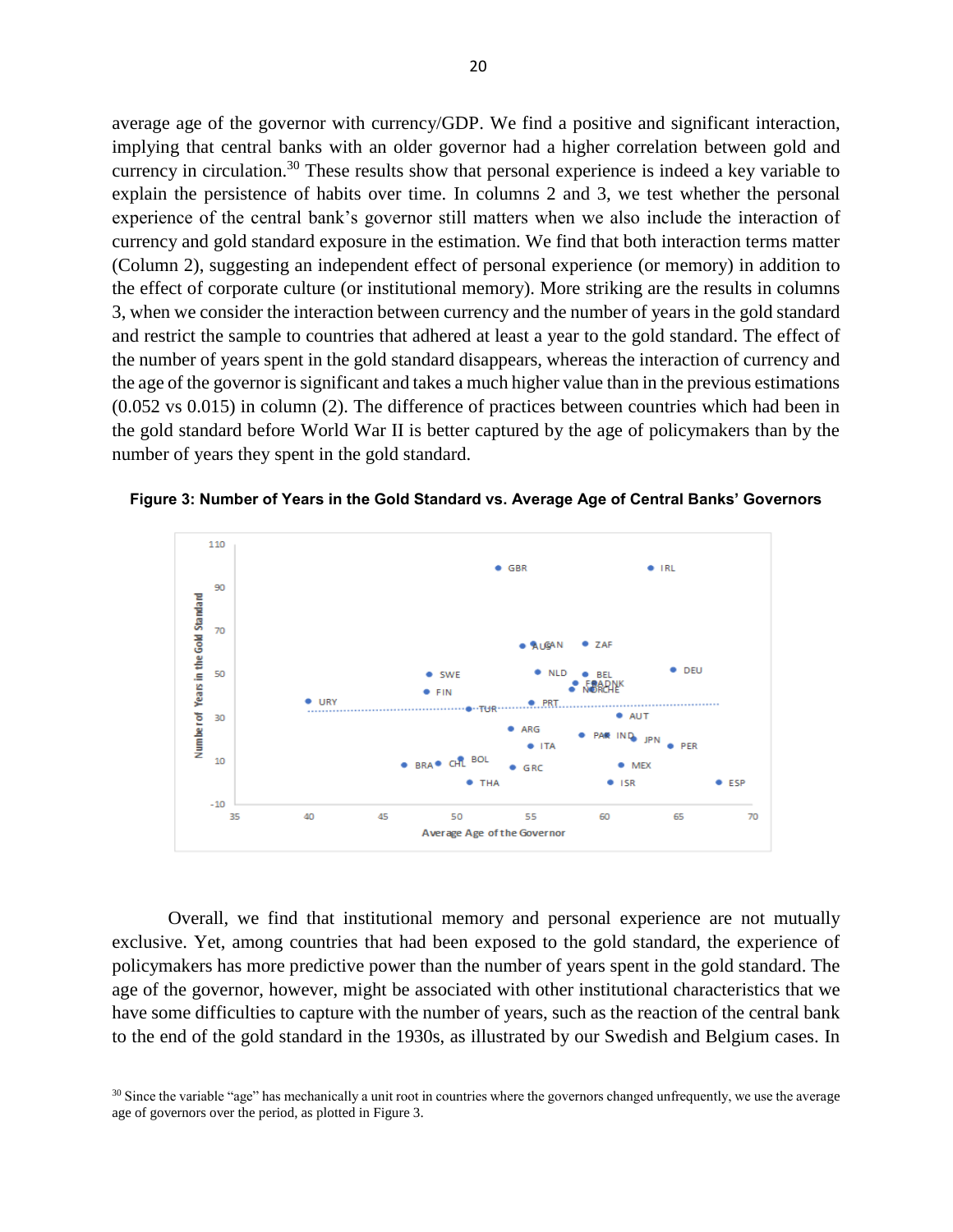that case, the fact that the age of the governor tends to dominate our "institutional memory" proxies might simply reflect other effects of corporate culture which are not captured by the length of the gold standard experience. Even if it is the case, however, it is still fully consistent with our argument that memory matters, in one form or another, to shape current policies.

| <b>VARIABLES</b>                  | (1)         | (2)         | (3)         |
|-----------------------------------|-------------|-------------|-------------|
|                                   |             |             |             |
| Trade                             | $-0.000563$ | $-0.0112$   | $-0.0340**$ |
|                                   | (0.00884)   | (0.00965)   | (0.0138)    |
| Currency                          | $-0.652$    | $-0.652$    | $-2.766***$ |
|                                   | (0.419)     | (0.430)     | (0.579)     |
| Gold Standard Exposure            |             | $-3.195***$ | $-0.0121$   |
|                                   |             | (0.610)     | (0.02)      |
| Currency x Gold Standard Exposure |             | $0.433***$  | 0.00432     |
|                                   |             | (0.0716)    | (0.003)     |
| Age of Governor                   | $-0.329***$ | $-0.268***$ | $-0.488***$ |
|                                   | (0.0582)    | (0.0581)    | (0.0782)    |
| Currency x Age of Governor        | $0.0193***$ | $0.0149**$  | 0.0520***   |
|                                   | (0.00748)   | (0.00749)   | (0.0111)    |
| <b>Country FE</b>                 | No          | No          | No          |
| <b>Time FE</b>                    | Yes         | Yes         | Yes         |
| Controls                          | Yes         | Yes         | Yes         |
| Observations                      | 617         | 617         | 445         |
| R-squared                         | 0.643       | 0.666       | 0.735       |

**Table 3: Personal Experience and Institutional Memory**

Note: P-value in parentheses. \*\*\*, \*\*, \* denote significance at the 1%, 5%, 10% levels. Results are based on Equation (2) in the text. All estimations are derived in a pooled panel. Year-fixed effects are included in all estimations. Control variables are the same as in Table 1. Columns (1) and (2) use the full sample for which information on the age of the governor is available. In column (2), th gold standard exposure is a dummy variable which takes the value 1 if the country adhered to both the classical and interwar gold standards. Column (3) restricts attention to gold standard countries and exposure is measured by the number of years a country adhered to the gold standard.

#### **V. Extensions and Robustness**

#### **Alternative Dependent Variables**

The results of the previous section have shown that monetary authorities continued to use gold to back currency in circulation, and that they were more likely to do so if they had been in the gold standard before. Was it specific to gold reserves? Can we interpret our results in terms of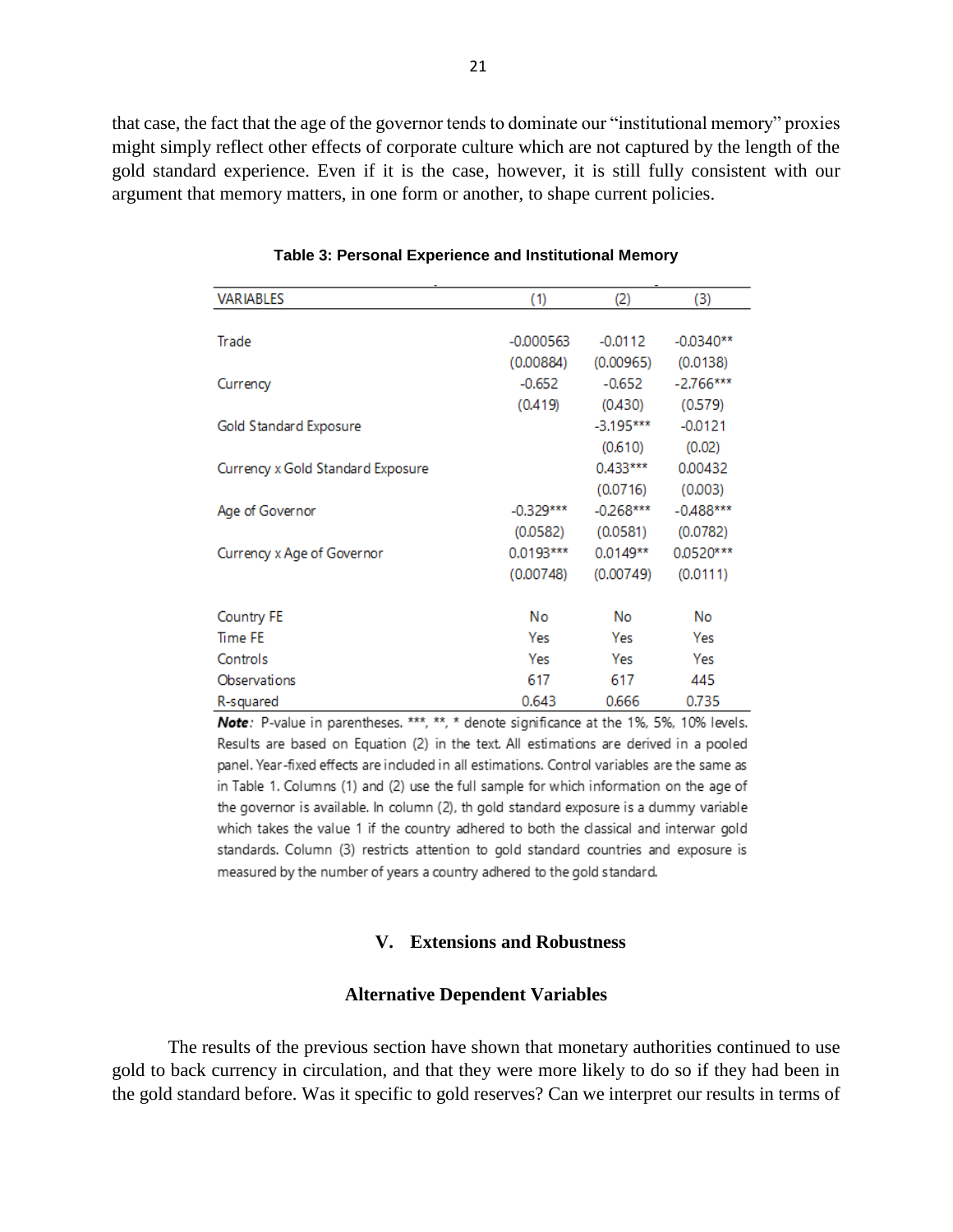a portfolio choice, and relate them to the behavioral finance literature (e.g. Malmendier and Nagel 2011, 2015; Koudijs and Voth 2016)? Estimations in Table 4 address this question. We still find a significant and positive – but smaller – coefficient on currency/GDP when non-gold reserves (i.e. foreign exchange) are the dependent variable. However, it is not robust if we include country-fixed effects (Table 4, column 5). In contrast, we find a strong, significant and robust coefficient on currency/GDP when the share of gold in total foreign reserves (*goldshare*) is used as the dependent variable (Table 4, columns 3–4, 6). In the pooled panel, the interaction term of *gold standard exposure\*currency* is negative for non-gold reserves (column 2) and positive for the gold share (column 4). Overall, those results confirm that monetary authorities treated gold and foreign exchange reserves differently, and that the allocation between the two forms of reserves was driven more by the persistence of past behavior rather than purely financial considerations. They also provide definitive evidence that gold and foreign exchange were not perfect substitutes under the Bretton Woods system, a point with important policy implications that we develop in section VI. Finally, the findings can be seen as a "placebo test" which shows that the results of the previous sections (Tables 1–3) were specific to gold and not driven by important omitted factors that would be common to all foreign reserves. This is true for the (non) sterilization of foreign reserve interventions, to which we now turn our attention.

|                          | Reserves    | Non-Gold Non-Gold<br>Reserves | Gold<br>Share | Gold<br>Share | Non-Gold<br>Reserves | Gold<br>Share |
|--------------------------|-------------|-------------------------------|---------------|---------------|----------------------|---------------|
| <b>VARIABLES</b>         | (1)         | (2)                           | (3)           | (4)           | (5)                  | (6)           |
|                          |             |                               |               |               |                      |               |
| Trade                    | $0.0334***$ | $0.0355***$                   | $-0.179**$    | $-0.196***$   | $0.105***$           | 0.111         |
|                          |             | $(0.00731)$ $(0.00733)$       | (0.0742)      | (0.0736)      | (0.0247)             | (0.262)       |
| Currency                 | $0.0985***$ | $0.204***$                    | 1.398***      | 0.508         | $-0.247**$           | $2.269**$     |
|                          | (0.0268)    | (0.0458)                      | (0.240)       | (0.385)       | (0.112)              | (0.910)       |
| Gold Standard            | $-1.298***$ | 0.199                         | 9.438***      | $-3.243$      |                      |               |
|                          | (0.264)     | (0.391)                       | (1.886)       | (4.074)       |                      |               |
| Currency x Gold Standard |             | $-0.198***$                   |               | 1.679***      |                      |               |
|                          |             | (0.0552)                      |               | (0.459)       |                      |               |
| Country FE               | No.         | No                            | No            | No            | Yes                  | Yes           |
| <b>Time FE</b>           | Yes         | Yes                           | Yes           | Yes           | Yes                  | <b>Yes</b>    |
| Controls                 | Yes         | Yes                           | Yes           | Yes           | Yes                  | Yes           |
| Observations             | 729         | 729                           | 728           | 728           | 729                  | 728           |
| R-squared                | 0.282       | 0.295                         | 0.301         | 0.313         | 0.368                | 0.173         |

**Table 4: Determinants of Non-Gold Reserves and Share of Gold in Total Reserves**

Note: P-value in parentheses. \*\*\*, \*\*, \* denote significance at the 1%, 5%, 10% levels. Control variables are the same as in Table 1. Columns (1) to (4) report results of pooled panel estimations. Country-fixed effects are used in columns (5) and (6), with standard errors clustered at the country level.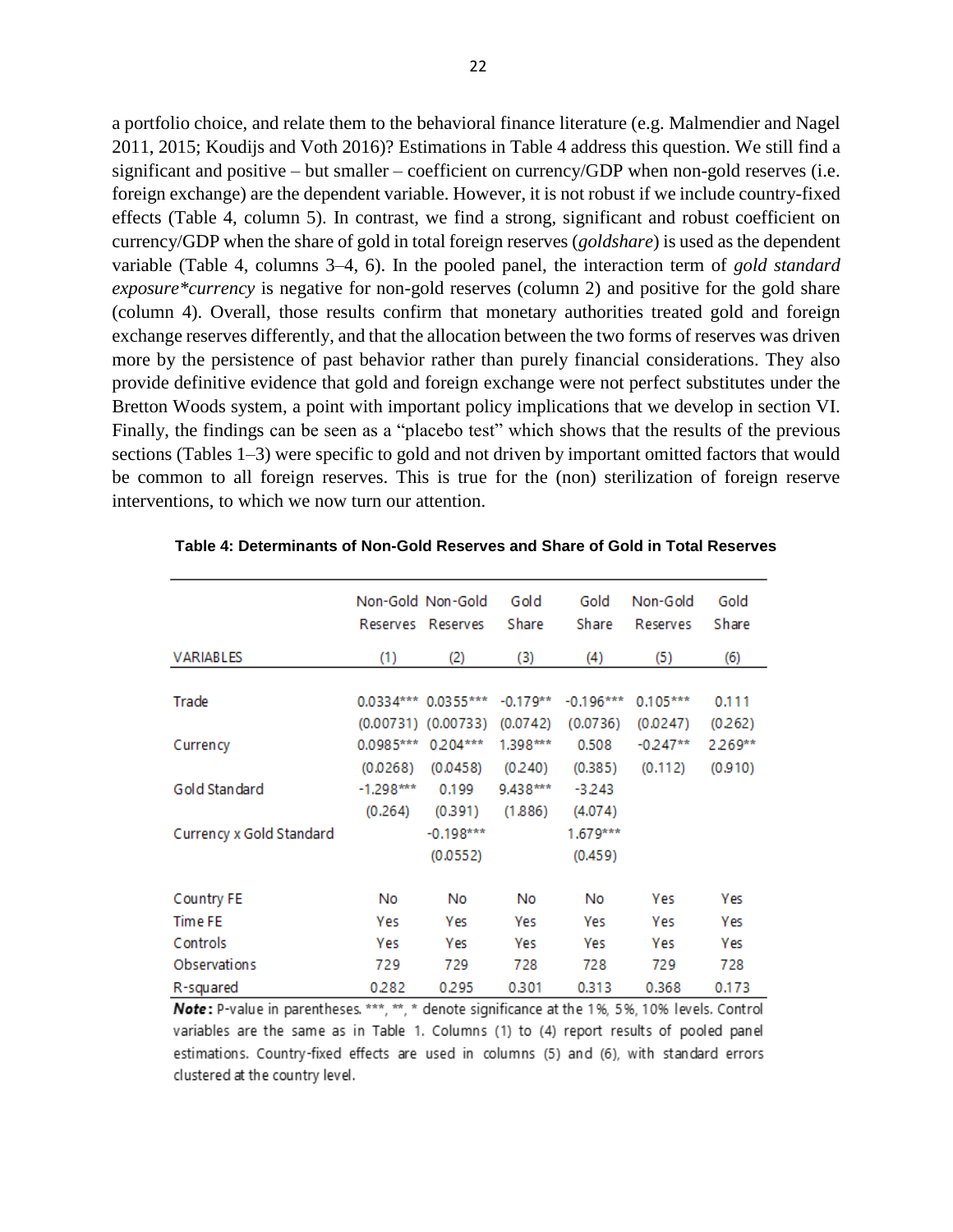#### **Reverse Causality and Sterilization**

As emphasized in Obstfeld et al. (2010), there could be reverse causality between reserves and currency in circulation if there is incomplete sterilization (although the authors provide convincing evidence that it is not a problem in their post Bretton Woods sample). Heller (1976) was one of the first to discuss this potential endogeneity bias. A country may increase its money supply to buy reserves. If this is not fully sterilized, it creates a positive correlation between foreign reserves and currency. Sterilization of foreign exchange interventions is and was a common practice of central banks during Bretton Woods (Obstfeld 1980, Naef 2017, Monnet 2018b) because they usually wanted to avoid that the size of their balance sheet and the money supply be determined by the exchange rate. But, we cannot rule out the possibility that it was incomplete. This reverse causality issue, however, is more likely to be severe at higher frequencies (monthly, quarterly) when full sterilization is not always possible. A significant reverse causality bias at the annual frequency would mean that countries allowed their domestic money supply to be mainly influenced by their exchange rate policy. In that case, controlling for current account surplus and exchange rate misalignment (exchange rate premium) would lower the potential omitted variable bias. More importantly, simultaneity issues due to imperfect sterilization are much more likely to be a concern for foreign exchange reserves because central banks did not use gold to intervene on foreign exchange markets.<sup>31</sup> Facing an inflow of capital, banks could exchange foreign currency at the central bank against domestic currency, thereby increasing the foreign assets of the central bank and, if not fully sterilized, the domestic currency in circulation. Since gold was not used as a means of payment for private commercial and financial transactions however, this mechanism does not apply to gold reserves.<sup>32</sup>

#### **VI. Implications: New Perspectives on the Bretton Woods system**

Triffin (1960) famously claimed that the Bretton Woods system was doomed to failure because of a fundamental dilemma (later called the "Triffin dilemma"): expanding the volume of foreign reserves held in dollar would diminish the US credibility, whereas restricting dollar issuance would push the world in a deflationary spiral. It followed from this argument that the fixed gold-dollar parity was unsustainable because the US had to issue too many dollars to follow the expansion of international trade. Triffin's view was challenged by other economists arguing that the system could function with the US keeping a thin film of gold, because US short-term liabilities financed investment that was beneficial for the world (Despres, Kindleberger & Salant 1966, McKinnon 1969; see Farhi & Maggiori 2017, Bordo & McCauley 2018, Gourinchas et al. 2019 for recent discussions of these debates). After the collapse of the Bretton Woods system, it

<sup>&</sup>lt;sup>31</sup> The only exception were interventions by the United States (and then by the Gold Pool) to stabilize the dollar price of gold on the London gold market (Bordo et al. 2017).

 $32$  It is possible that, facing an increase in the domestic money supply due to international capital flows, the monetary authorities decide to increase their gold reserves to back the money supply. This phenomenon is not an endogeneity bias however, but a deliberate policy of the central bank to back money supply with gold.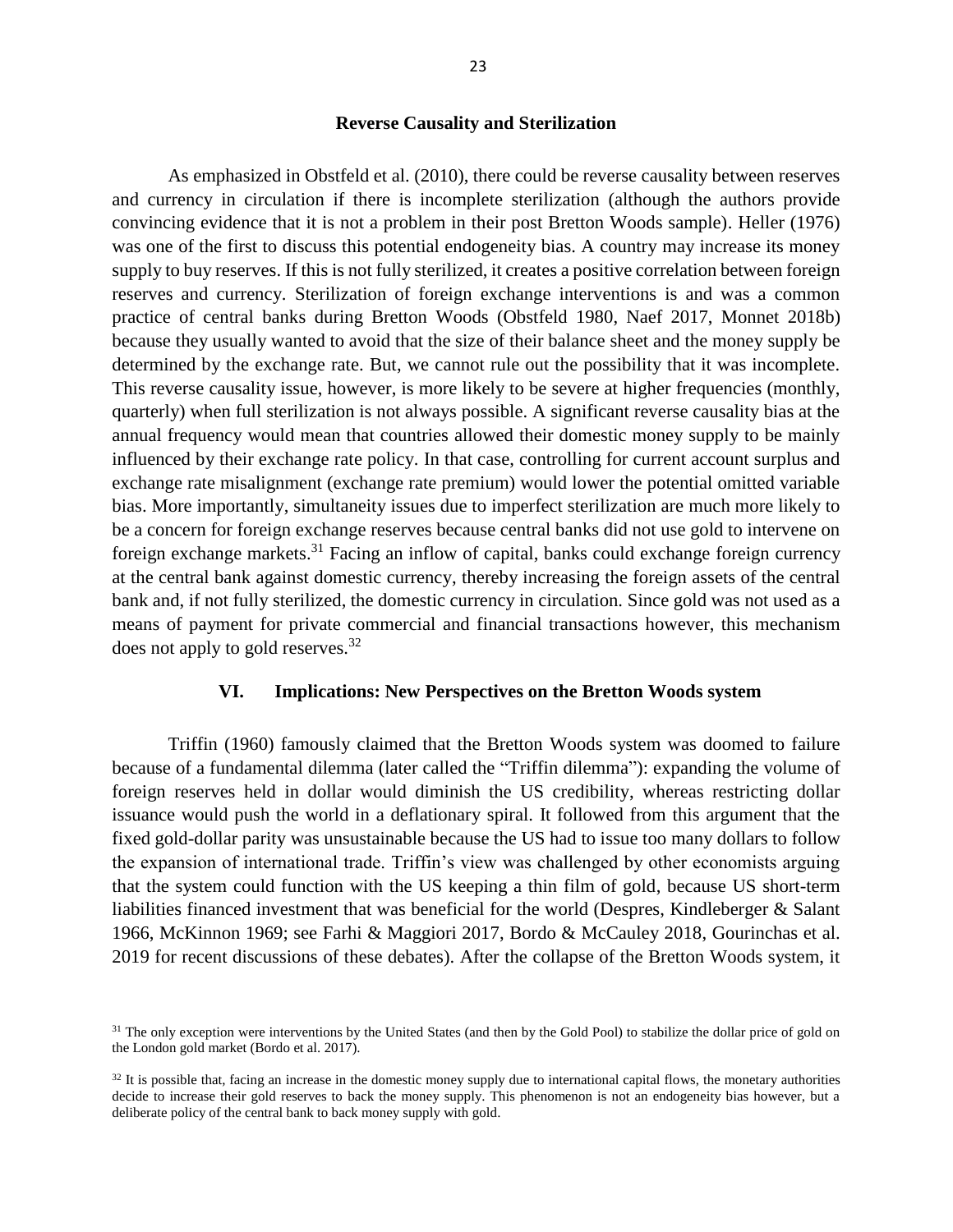became obvious that the dollar did not need to be backed by gold to remain the leading international currency. Although Triffin's views were ultimately proven wrong, his views were very influential and epitomized the persistence of a gold standard mentality. Our results suggest that foreign monetary authorities around the world did not give up references to the gold standard' norms and never treated the dollar and gold as perfect substitutes, despite the original intentions of its founders and numerous schemes of central bank cooperation (James 1996, Schenk 2010, Bordo, Monnet and Naef 2017). Ultimately, the old habits of the central bankers prevented the Bretton Woods system to function as expected.

This does not mean, however, that our results should be interpreted in a purely deterministic way. Central bank habits do not persist independently of the historical context. As argued by McKinnon (1969) and Bordo and McCauley (2018), the international role of the dollar might have been maintained without breaking the convertibility of US gold reserves if US policies had been fully credible in the 1960s. Likewise, it is easy to conjecture, for example, that gold standard practices could have disappeared if the US had not been required to hold gold reserves by the 1944 Bretton Woods agreement. Accordingly, such practices eventually disappeared after the link between the dollar and US gold reserves was abandoned in August 1971, and world inflation made it impossible for the gold supply to follow the expansion of the money base in the subsequent years (Figure 4).





Note: The correlation between gold reserves (over GDP) and currency (over GDP) is computed using the sample of countries which have been in both the classical and interwar gold standards and over 5- year rolling windows.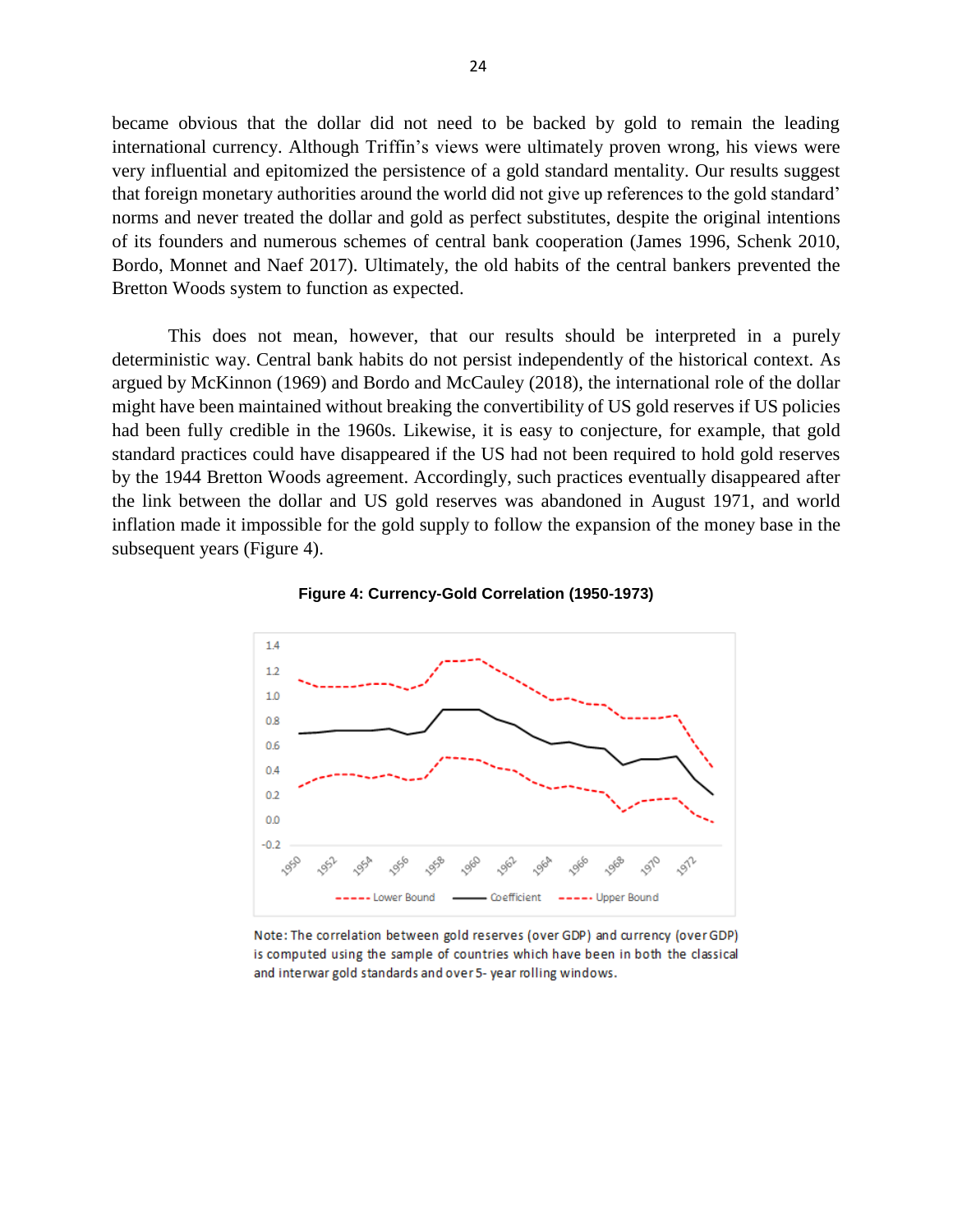#### **VII. Conclusion**

It is commonly assumed that the history of business or policy organizations shape their current behavior. Past experiences of hyperinflation are used, at least anecdotally, to rationalize the aversion against price instability of central banks. Business history has provided many examples of the strength of corporate culture though case studies (Lipartito 1995). A recent literature in corporate finance gives statistical evidence that managerial traits relate to corporate outcomes (Bertrand and Schoar 2003, Malmendier et al. 2011, Benmelech & Frydman 2015). However, quantitative evidence on the macroeconomic effects of both corporate culture and individual experience of policymakers is missing.

This paper argues that the postwar international monetary system would have functioned differently if monetary authorities had not followed practices inherited from their past. Central banks under Bretton Woods still tied their hands by backing money supply with gold reserves (although devaluation remained an option, contrary to the gold standard). This is consistent with some accounts of contemporary central bankers (Holtrop 1957) as well as with some recent research which has shown that – contrary to a widely held view – inflation stabilization was a key objective of central bank in the 1950s and 1960s, well before the Great Inflation of the 1970s (Romer and Romer 2002, Monnet 2014, 2018a). Thus, this paper reopens the debate about the potential impact of the end of the Bretton Woods system on monetary policy in the 1970s, and on the global consequences of the institutional turn to fiat money. Given the persistent role of gold in 1950–1960, the demise of the Bretton Woods system indeed led to the loss of an anchor for central banks. More generally, our findings call for further research on how the history of central banks still shape their current monetary policy.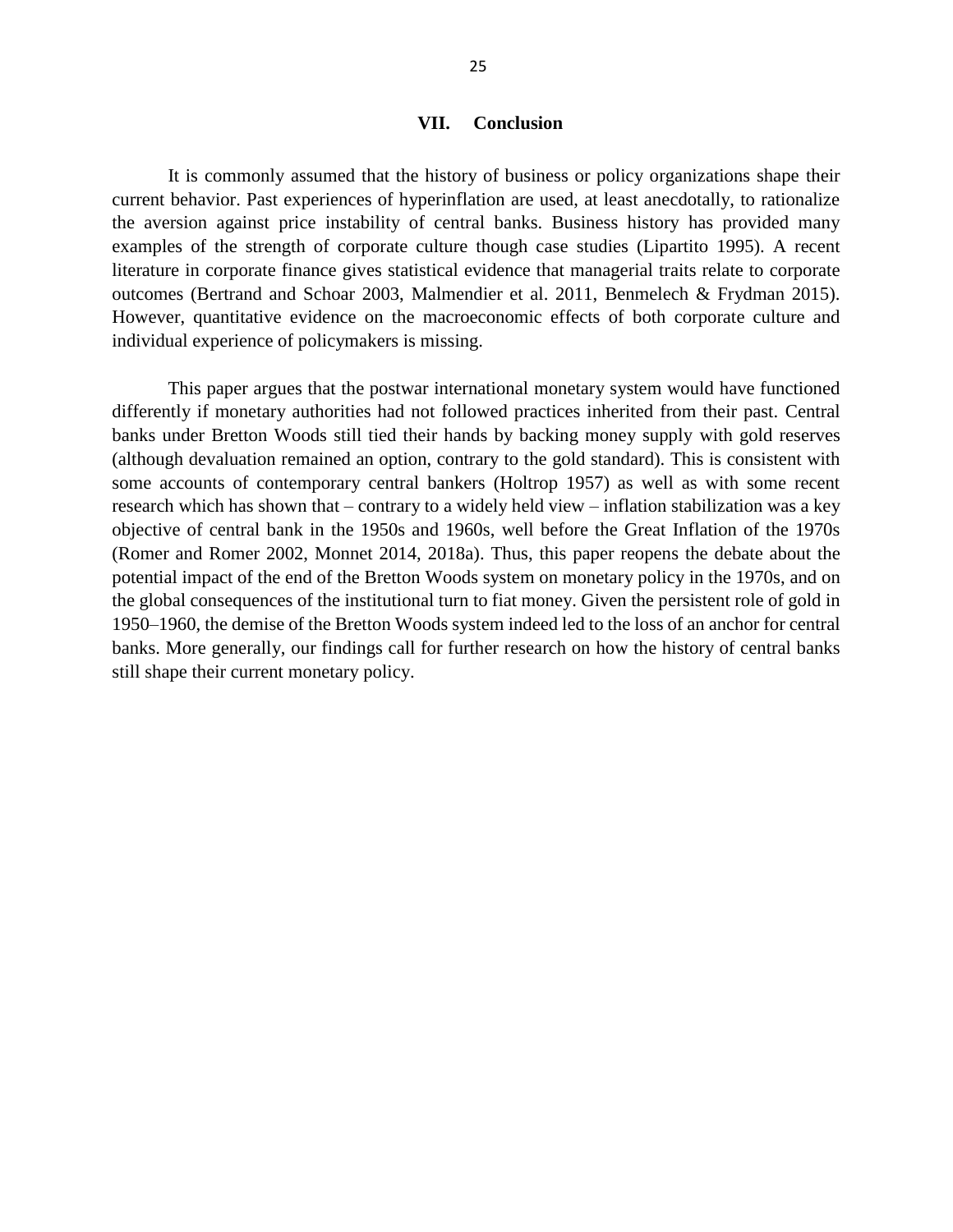#### **Data appendix**

We use standard and well-established data sources for control variables, GDP and trade. All data are annual. The foreign reserve data (gold and non-gold) are taken from *International Financial Statistics* (IFS) published by the International Monetary Fund. According to the Bretton Woods agreement, countries had to provide such data to the IMF. The IMF was in charge of building a coherent and harmonized definition of foreign reserves across countries. Reserve data cover all monetary authorities (central bank, treasury and any other parastatal organization which had a role in foreign exchange intervention on the behalf of the State).<sup>33</sup> Monetary statistics are also taken from IFS. Series of money are also published in Mitchell (2013) with the distinction between banknotes (i.e. currency in circulation) and total M1 (banknotes, short-term deposits with the central bank and other monetary institutions). Given data limitations for the Bretton Woods period, we use M1 instead of M2. M1 does not include long-term deposits.

A tedious task has been to convert all nominal values in the domestic currency of 1971, such that we can have comparable ratios across countries. Since foreign reserves are expressed in US dollars, we use exchange rates from IMF statistics (end of the year) to convert them. Monetary statistics are expressed in the domestic currency of the contemporaneous year (in many countries the currency has changed over time). Nominal GDP and trade data from Penn World Table are expressed in domestic currency of 2014. To obtain comparable values, we track changes in currency denomination using paper volumes of the *International Financial Statistics* published monthly since 1946 and converted all values in the domestic currency of 1971. Overall, our sample covers 38 countries, for a total of 729 observations. 34

<sup>&</sup>lt;sup>33</sup> Kenen (1963) and Naef (2017) highlight that some countries used various techniques to misreport their holding of foreign exchange reserves (although such practice should have led to IMF sanctions). As far as we are aware, such misreporting happened only for foreign exchange reserves. For instance, the Bank of England would report a higher level of foreign exchange by swapping dollars with the US Federal Reserve days before the publication of its balance sheet.

<sup>&</sup>lt;sup>34</sup> Due to some remaining irregular gaps in the data (especially monetary statistics in the early 1950s), our sample includes 729 observations rather than 798. For nine additional countries, we collected statistics on money, reserves, trade and GDP but were not able to have all the control variables. Results are similar if these countries are included in the estimations.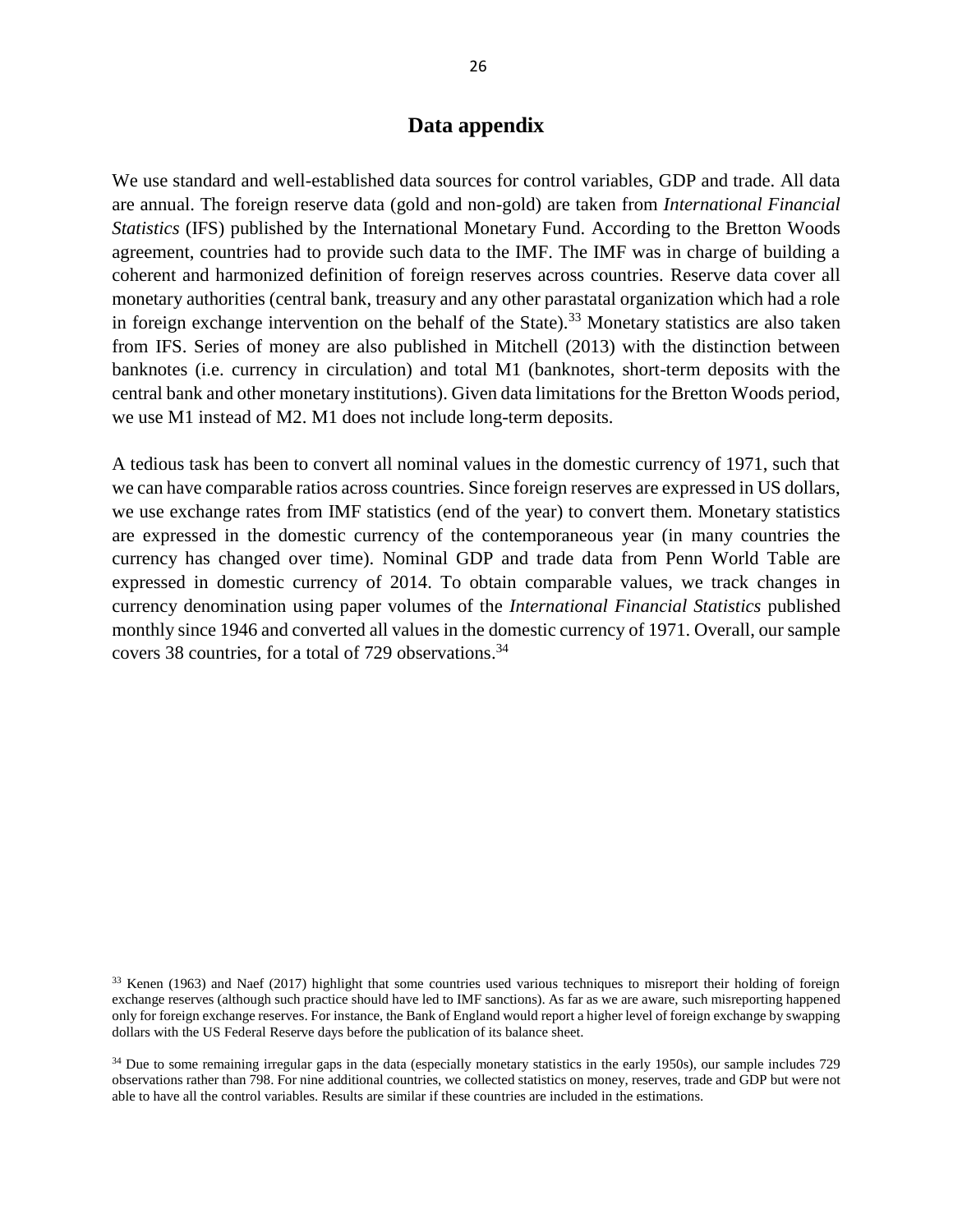| Countries                          | Years in the<br>gold standard | Years in the gold<br>standard as<br>independent<br>countries | Gold Share<br>(mean, in<br>percent) | Reserves/GDP<br>(mean, in<br>percent) | Gold<br>Reserves/GDP<br>(mean, in<br>percent) | Currency/GDP<br>(mean, in<br>percent) |
|------------------------------------|-------------------------------|--------------------------------------------------------------|-------------------------------------|---------------------------------------|-----------------------------------------------|---------------------------------------|
| $\rm{ARG}$                         | 25                            | 25                                                           | 41                                  | $\overline{2}$                        | $\mathbf{1}$                                  | $\mathbf{9}$                          |
| $\mathbf{A}\mathbf{U}\mathbf{S}$   | 63                            | $\boldsymbol{0}$                                             | 12                                  | $\tau$                                | $\mathbf{1}$                                  | $\sqrt{5}$                            |
| $\mathop{\rm AUT}$                 | 31                            | 31                                                           | 34                                  | $10\,$                                | $\overline{4}$                                | 11                                    |
| $\operatorname{BEL}$               | 50                            | 50                                                           | 66                                  | 13                                    | $\,8\,$                                       | 20                                    |
| $\operatorname{BOL}$               | 11                            | 11                                                           | 33                                  | $\overline{2}$                        | $\mathbf{1}$                                  | 6                                     |
| <b>BRA</b>                         | $\,8\,$                       | $\,8\,$                                                      | 44                                  | 3                                     | $\mathbf{1}$                                  | 6                                     |
| CAN                                | 64                            | $\mathbf{0}$                                                 | 38                                  | 6                                     | $\sqrt{2}$                                    | $\sqrt{5}$                            |
| ${\rm CHE}$                        | 43                            | 43                                                           | 79                                  | 26                                    | 20                                            | 17                                    |
| $\rm CHL$                          | 9                             | $\overline{9}$                                               | 47                                  | $\overline{2}$                        | $\mathbf{1}$                                  | $\overline{4}$                        |
| $\ensuremath{\mathsf{CRI}}$        | 18                            | 18                                                           | 14                                  | 3                                     | $\boldsymbol{0}$                              | 5                                     |
| $\operatorname{DEU}$               | 52                            | 52                                                           | 37                                  | 6                                     | $\sqrt{2}$                                    | 6                                     |
| ${\rm DNK}$                        | 46                            | 46                                                           | 26                                  | $\overline{4}$                        | $\mathbf{1}$                                  | 6                                     |
| $\operatorname{ECU}$               | 21                            | 21                                                           | 42                                  | $\overline{4}$                        | $\sqrt{2}$                                    | $\sqrt{5}$                            |
| $_{\rm EGY}$                       | 36                            | $\boldsymbol{0}$                                             | 49                                  | 10                                    | $\mathfrak{Z}$                                | 17                                    |
| <b>ESP</b>                         | $\mathbf{0}$                  | $\mathbf{0}$                                                 | 57                                  | $\overline{4}$                        | $\sqrt{2}$                                    | 11                                    |
| ${\rm FIN}$                        | 42                            | $42\,$                                                       | 17                                  | $\overline{4}$                        | $\mathbf{1}$                                  | $\overline{4}$                        |
| ${\rm FRA}$                        | 46                            | 46                                                           | $71\,$                              | $\overline{4}$                        | $\mathfrak{Z}$                                | 12                                    |
| ${\tt GBR}$                        | 96                            | 96                                                           | 67                                  | $\overline{4}$                        | $\mathfrak{Z}$                                | $\,8\,$                               |
| ${\rm GRC}$                        | 7                             | $\tau$                                                       | $21\,$                              | 5                                     | $\mathbf{1}$                                  | 8                                     |
| $\mathop{\rm IND}\nolimits$        | $22\,$                        | $\mathbf{0}$                                                 | 28                                  | 3                                     | $\mathbf{1}$                                  | 11                                    |
| $\ensuremath{\mathsf{IRL}}\xspace$ | 99                            | $\mathbf{0}$                                                 | $\sqrt{5}$                          | 19                                    | $\mathbf{1}$                                  | 10                                    |
| ISR                                | $\boldsymbol{0}$              | $\mathbf{0}$                                                 | $\sqrt{5}$                          | 9                                     | $\mathbf{1}$                                  | $\boldsymbol{7}$                      |
| <b>ITA</b>                         | 17                            | 17                                                           | 48                                  | 6                                     | 3                                             | 11                                    |
| $\rm JPN$                          | 20                            | $20\,$                                                       | 9                                   | $\overline{4}$                        | $\mathbf{0}$                                  | $\,8\,$                               |
| $_{\rm KOR}$                       | $\boldsymbol{0}$              | $\mathbf{0}$                                                 | $\mathbf{1}$                        | 5                                     | $\mathbf{0}$                                  | $\sqrt{5}$                            |
| ${\rm MEX}$                        | 8                             | $\,8\,$                                                      | 33                                  | 3                                     | $\mathbf{1}$                                  | 4                                     |
| $\rm NIC$                          | 17                            | 17                                                           | 11                                  | 3                                     | $\boldsymbol{0}$                              | 3                                     |
| $\mbox{NLD}$                       | 51                            | $51\,$                                                       | 65                                  | 13                                    | $\boldsymbol{9}$                              | $11\,$                                |
| $\rm{NOR}$                         | $43\,$                        | 43                                                           | 14                                  | $\sqrt{6}$                            | $\mathbf{1}$                                  | $10\,$                                |
| PAK                                | $22\,$                        | $\boldsymbol{0}$                                             | 19                                  | $\sqrt{5}$                            | $\mathbf{1}$                                  | 16                                    |
| ${\tt PER}$                        | 17                            | 17                                                           | $42\,$                              | $\sqrt{4}$                            | $\sqrt{2}$                                    | $\sqrt{6}$                            |
| PRT                                | 37                            | $37\,$                                                       | 61                                  | $23\,$                                | 14                                            | 14                                    |
| PRY                                | $\boldsymbol{0}$              | $\boldsymbol{0}$                                             | $\sqrt{4}$                          | $\sqrt{2}$                            | $\boldsymbol{0}$                              | $\sqrt{6}$                            |
| ${\tt SWE}$                        | 50                            | $50\,$                                                       | 30                                  | $\sqrt{4}$                            | $\mathbf{1}$                                  | $\,8\,$                               |
| THA                                | $\boldsymbol{0}$              | $\boldsymbol{0}$                                             | 23                                  | 15                                    | $\ensuremath{\mathfrak{Z}}$                   | 11                                    |
| TUR                                | 34                            | 34                                                           | 60                                  | $\ensuremath{\mathfrak{Z}}$           | $\mathbf{1}$                                  | $\sqrt{6}$                            |
| $_{\rm{URY}}$                      | 40                            | $40\,$                                                       | 85                                  | $\boldsymbol{9}$                      | $\tau$                                        | $\sqrt{6}$                            |
| $\ensuremath{\mathrm{ZAF}}$        | 64                            | $\boldsymbol{0}$                                             | 64                                  | $\boldsymbol{7}$                      | $\overline{4}$                                | $\sqrt{5}$                            |

TABLE A.1: SAMPLE AND DESCRIPTIVE STATISTICS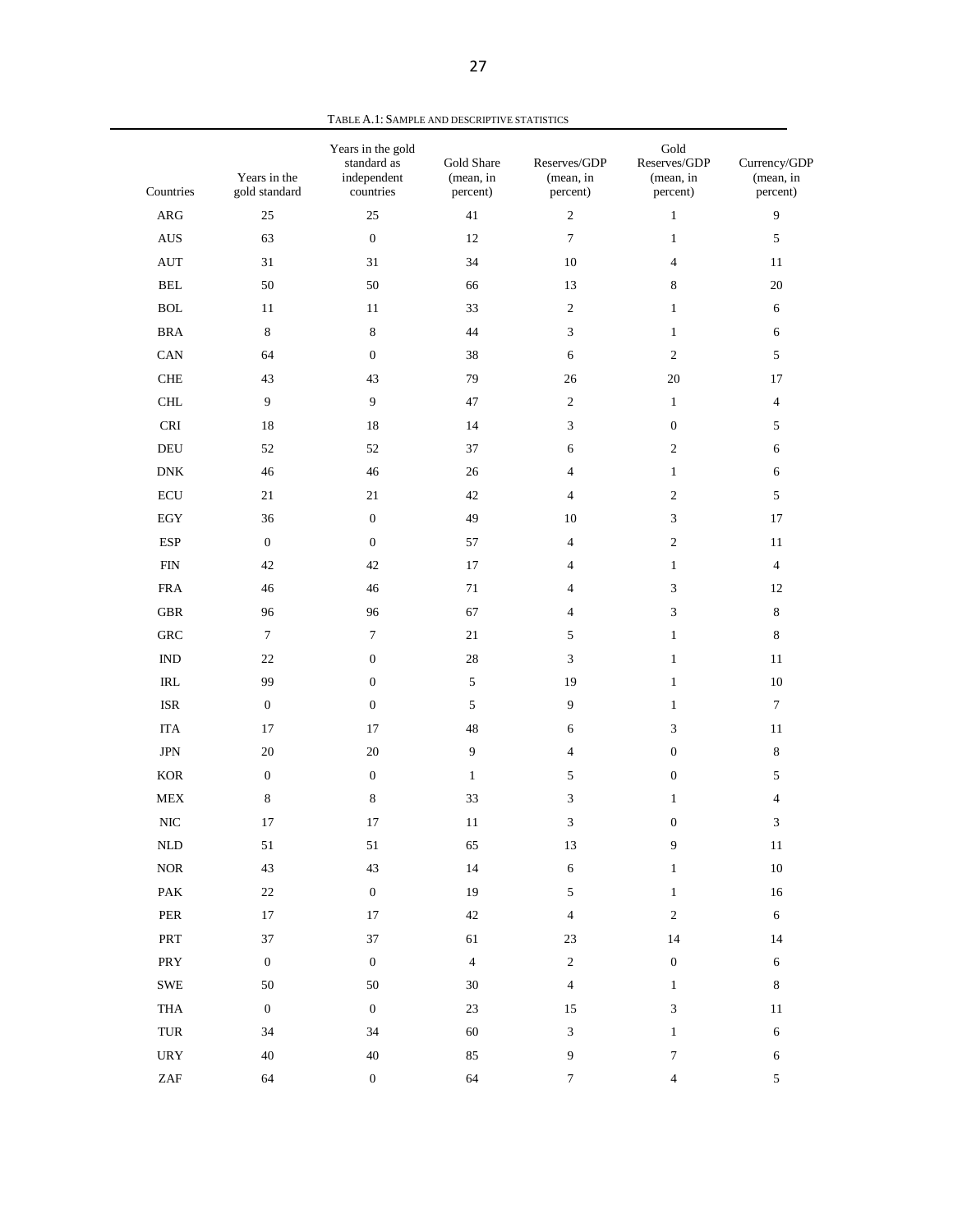#### **References**

- Aizenman J. & Lee L., (2008). Financial versus Monetary Mercantilism: Long-run View of Large International Reserves Hoarding. *The World Economy*, 31(5), pages 593–611, 05
- Aizenman, J., & Inoue, K. (2013). Central banks and gold puzzles. *Journal of the Japanese and International Economies*, *28*, 69–90.
- Alesina, A., & Fuchs-Schündeln, N. (2007). Goodbye Lenin (or not?): The effect of communism on people's preferences. *American Economic Review*, 97(4), 1507–1528.
- Aufricht, H. (Ed.). (1967). *Central Banking Legislation: A Collection of Central Bank, Monetary, and Banking Laws*, volume 2, International Monetary Fund.
- Bazot, G., Bordo, M. D., & Monnet, E. (2016). International shocks and the balance sheet of the Bank of France under the classical gold standard. *Explorations in Economic History*, *62*, 87–107.
- Benmelech, E., & Frydman, C. (2015). Military CEOs. *Journal of Financial Economics*, *117*(1),  $43 - 59.$
- Bertrand, M., & Schoar, A. (2003). Managing with style: The effect of managers on firm policies. *The Quarterly journal of economics*, 118(4), 1169–1208.
- Bordo M.D, (1993). The Bretton Woods International Monetary System: A Historical Overview, in *A Retrospective on the Bretton Woods System*, edited by Michael D. Bordo and Barry Eichengreen, pp. 3–98. Chicago: University of Chicago Press,
- Bordo M. D. & Eichengreen B. ed. (1993). *A Retrospective on the Bretton Woods System*. Chicago: University of Chicago Press.
- Bordo M. D. & Eichengreen B. (1998). The Rise and Fall of a Barbarous Relic: The Role of Gold in the International Monetary System. (No. w6436). National Bureau of Economic Research.
- Bordo, M. D., & McCauley, R. N. (2018). Triffin: dilemma or myth? (No. w24195). National Bureau of Economic Research.
- Bordo, M., Monnet, E., & Naef, A. (2017). The Gold Pool (1961-1968) and the Fall of the Bretton Woods System. Lessons for Central Bank Cooperation (No. w24016). National Bureau of Economic Research.
- Bordo, M. D., & Istrefi, K. (2018). Perceived FOMC: The Making of Hawks, Doves and Swingers (No. w24650). National Bureau of Economic Research.
- Bouwman, C. H., & Malmendier, U. (2015). Does a Bank's History Affect Its Risk-Taking? *American Economic Review*, 105(5), 321–25.
- Camerer, C. & Malmendier, U. (2007). Behavioral economics of organizations. In *Behavioral Economics and Its Applications*, edited by P.Diamond and H. Vartiainen, p. 235–290, Princeton: Princeton University Press,
- Capie, F. (2010). *The Bank of England: 1950s to 1979.* Cambridge: Cambridge University Press.
- Cassiers, I., & Ledent, P. (2006). Learning to manage external constraints: Belgian monetary policy during Bretton-Woods era (1944–1971). IRES Discussion Paper, 2006/032.
- Cohen, B.J (1975). International reserves and liquidity. In *International Trade And Finance*, edited by P. B. Kenen, p.1–52. Cambridge: Cambridge University Press.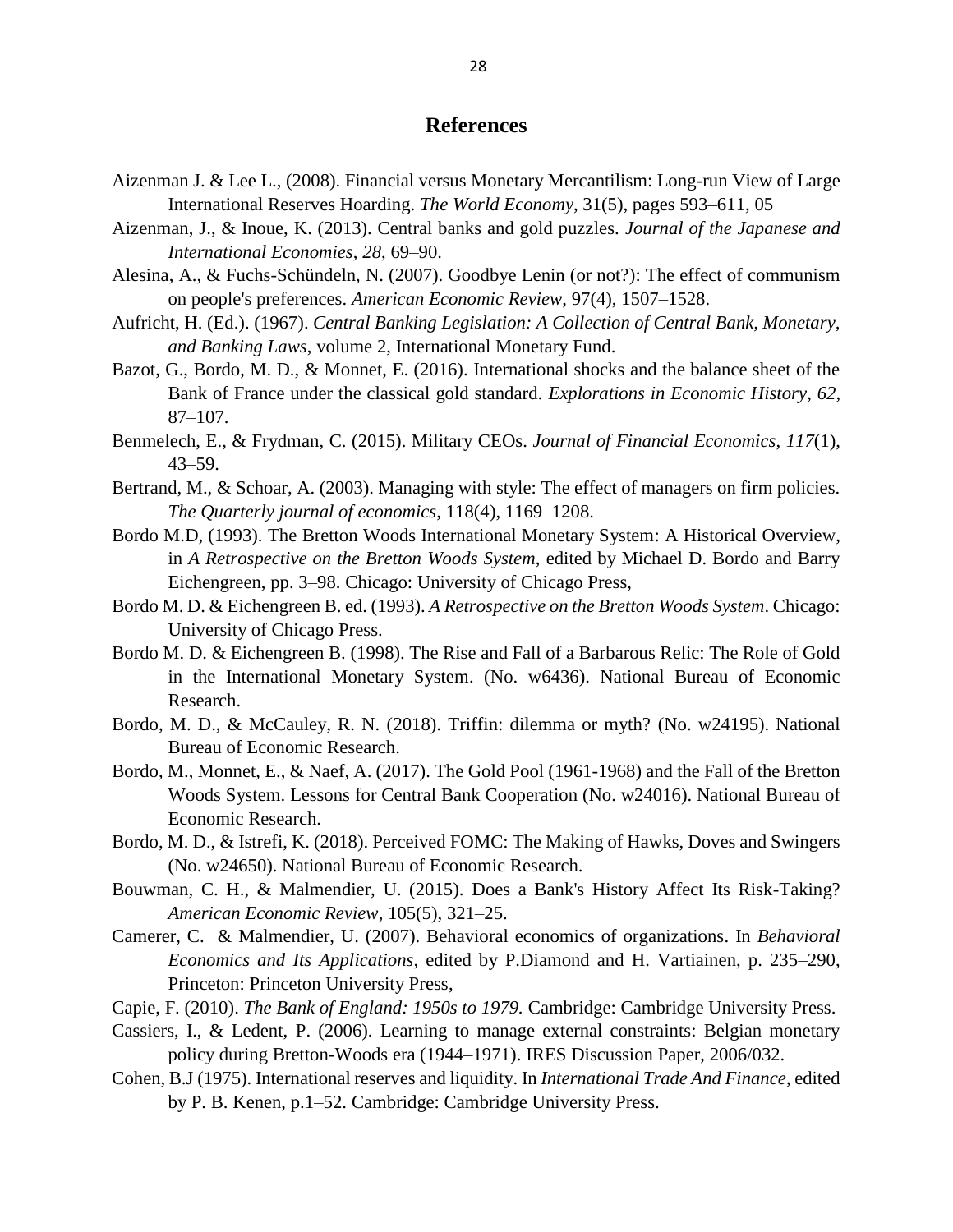- Courchene, T.J., & G. M. Youssef, (1967). The demand for international reserves. *The Journal of Political Economy*, 75(4), 404–413.
- Despres, E., Kindleberger, C. P., & Salant, W. S. (1966). *The dollar and world liquidity: a minority view.* Washington DC: Brookings Institution.
- Eichengreen, B., & Temin, P. (2000). The gold standard and the great depression. *Contemporary European History*, 9(2), 183–207.
- Eichengreen, B., Mehl, A., & Chitu, L. (2017). *How Global Currencies Work: Past, Present, and Future*. Princeton: Princeton University Press.
- Farhi, E., & Maggiori, M. (2017). A Model of the International Monetary System. *The Quarterly Journal of Economics*, 133(1), 295–355.
- Frère, M. (1960). La restauration monétaire de la Belgique. *Revue d'économie politique*, 70(6), 82–108.
- Gennaioli, N., & Shleifer, A. (2010). What comes to mind. *The Quarterly journal of economics*, *125*(4), 1399–1433.
- Gilbert, M. (1968). The Gold-Dollar system: conditions of equilibrium and the price of gold (Vol. 70). International Finance Section, Dept. of Economics, Princeton University.
- Gourinchas, P. O., Rey, H., & Sauzet, M. (2019). The International Monetary and Financial System (No. w25782). National Bureau of Economic Research.
- Grubel, H.G (1971). The demand for international reserves: a critical review of the literature. *Journal of Economic Literature*, 9(4): 1148–1166.
- Helleiner, E. (2014). *Forgotten foundations of Bretton Woods: International development and the making of the postwar order*. Ithaca: Cornell University Press.
- Heller, H.R. (1976). International Reserves and World-Wide Inflation. *Staff Papers-International Monetary Fund*, 23(1), 61–87.
- Holtrop, M.W. (1957). Method of monetary analysis used by the Nederlandsche Bank. *Staff Papers-International Monetary Fund*, 5(3), 303–316.
- Horsefield, K., ed. (1969). *The International Monetary Fund, 1945-1965: Twenty Years of International Monetary Co-Operation. Vol. 3*, Washington, D.C.: International Monetary Fund.
- James, H., (1985). *The Reichsbank and Public Finance in Germany, 1924–1933: A Study of the Politics of Economics during the Great Depression* (Schriftenreihe des Instituts für Bankhistorische Forschung, number 5.) Frankfurt a/M: Fritz Knapp
- James, H., (1996). *International Monetary Cooperation Since Bretton Woods*. Washington DC: Oxford University Press & IMF.
- Jeanne, O., & Rancière, R. (2011). The optimal level of international reserves for emerging market countries: a new formula and some applications. *The Economic Journal*, 121(555), 905– 930.
- Jeanne, O., & Sandri, D. (2016). *Optimal reserves in financially closed economies* (No. w22139). National Bureau of Economic Research.
- Jonung, L. (1979). Knut Wicksell's norm of price stabilization and Swedish monetary policy in the 1930's. *Journal of Monetary Economics*, 5(4), 459–496.
- International Monetary Fund (IMF), 1971, *International Reserves. Needs and Availability,* Papers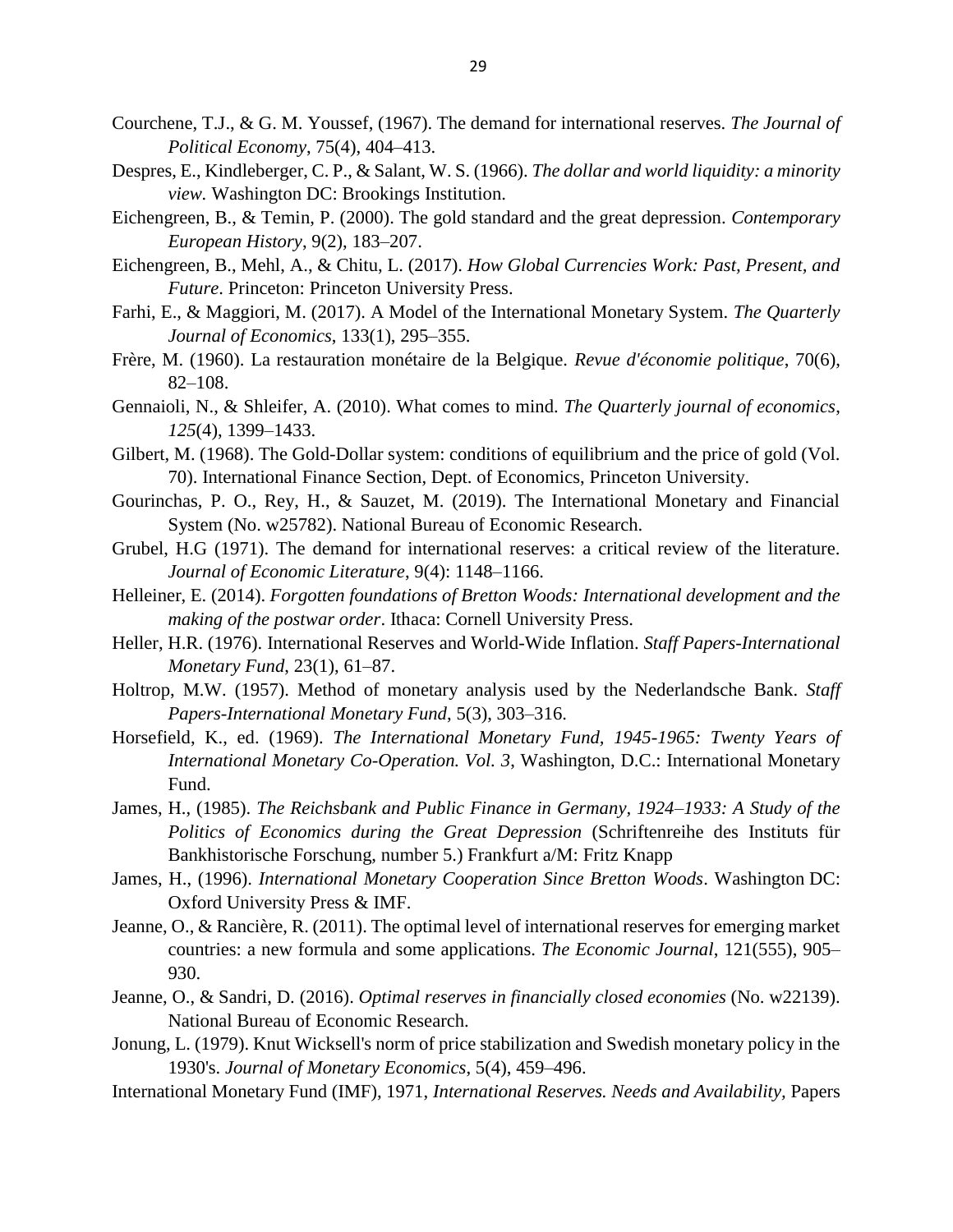and Proceedings. Seminar at the International Monetary Fund, Washington DC.

- Kenen, P. B. (1963). Reserve-asset preferences of central banks and stability of the gold-exchange standard (No. 10). International Finance Section, Dept. of Economics, Princeton University.
- Kenen, P.B., & Yudin E.B. (1965). The demand for international reserves. *The Review of Economics and Statistics*, 242–250.
- Koudijs, P., & Voth, H. J. (2016). Leverage and beliefs: personal experience and risk-taking in margin lending. *American Economic Review*, 106(11), 3367–3400.
- Kriz, M. A. (1959). Gold in world monetary affairs today (No. 34). International Finance Section, Dept. of Economics, Princeton University.
- Kriz, M. A. (1967). Gold: barbarous relic or useful instrument? (No. 60). International Finance Section, Dept. of Economics, Princeton University.
- Larsson, M., & Söderberg, G. (2017). *Finance and the Welfare State: Banking Development and Regulatory Principles in Sweden, 1900–2015*. Springer.
- Lipartito, K. (1995). Culture and the practice of business history. *Business and Economic History*,  $24(2)$ ,  $1-41$ .
- Machlup, F. (1964). Plans for the Reform of the International Monetary System. Princeton Essays in International Economics, n°3 Princeton University, International Finance Section.
- Machlup, F. (1966), The need for monetary reserves. *PSL Quarterly Review* 19–78.
- Makin, J. H., 1971, The composition of international reserve holdings: A problem of choice involving risk. *American Economic Review 61*(5), 818–832.
- Malmendier, U., & Nagel, S. (2011). Depression babies: do macroeconomic experiences affect risk taking? *The Quarterly Journal of Economics,* 126(1), 373–416.
- Malmendier, U., Tate, G., & Yan, J. (2011). Overconfidence and early life experiences: the effect of managerial traits on corporate financial policies. *The Journal of finance*, *66*(5), 1687– 1733.
- Malmendier, U., & Nagel, S. (2015). Learning from inflation experiences. *The Quarterly Journal of Economics*, 131(1), 53–87.
- Malmendier, U., Nagel, S., & Yan, Z. (2017). The making of hawks and doves: Inflation experiences on the FOMC (No. w23228). National Bureau of Economic Research.
- McKinnon, R. I. (1969). Private and Official International Money: The Case for the Dollar. Princeton Essays in International n°74, Economics. Princeton University, International Finance Section.
- Mishra, P., & Reshef, A. (2019). How Do Central Bank Governors Matter? Regulation and the Financial Sector. *Journal of Money, Credit and Banking*, vol. 51, n° 2–3.
- Mitchener, K. J., & Weidenmier, M. D. (2015). Was the classical gold standard credible on the periphery? Evidence from currency risk. *The Journal of Economic History*, 75(2), 479– 511.
- Monnet, E. (2014). Monetary policy without interest rates: Evidence from France's Golden Age (1948 to 1973) using a narrative approach. *American Economic Journal: Macroeconomics*  $6(4)$ ,  $137-169$ .
- Monnet, E. (2018a), *Controlling Credit. Central banking and the planned economy in postwar*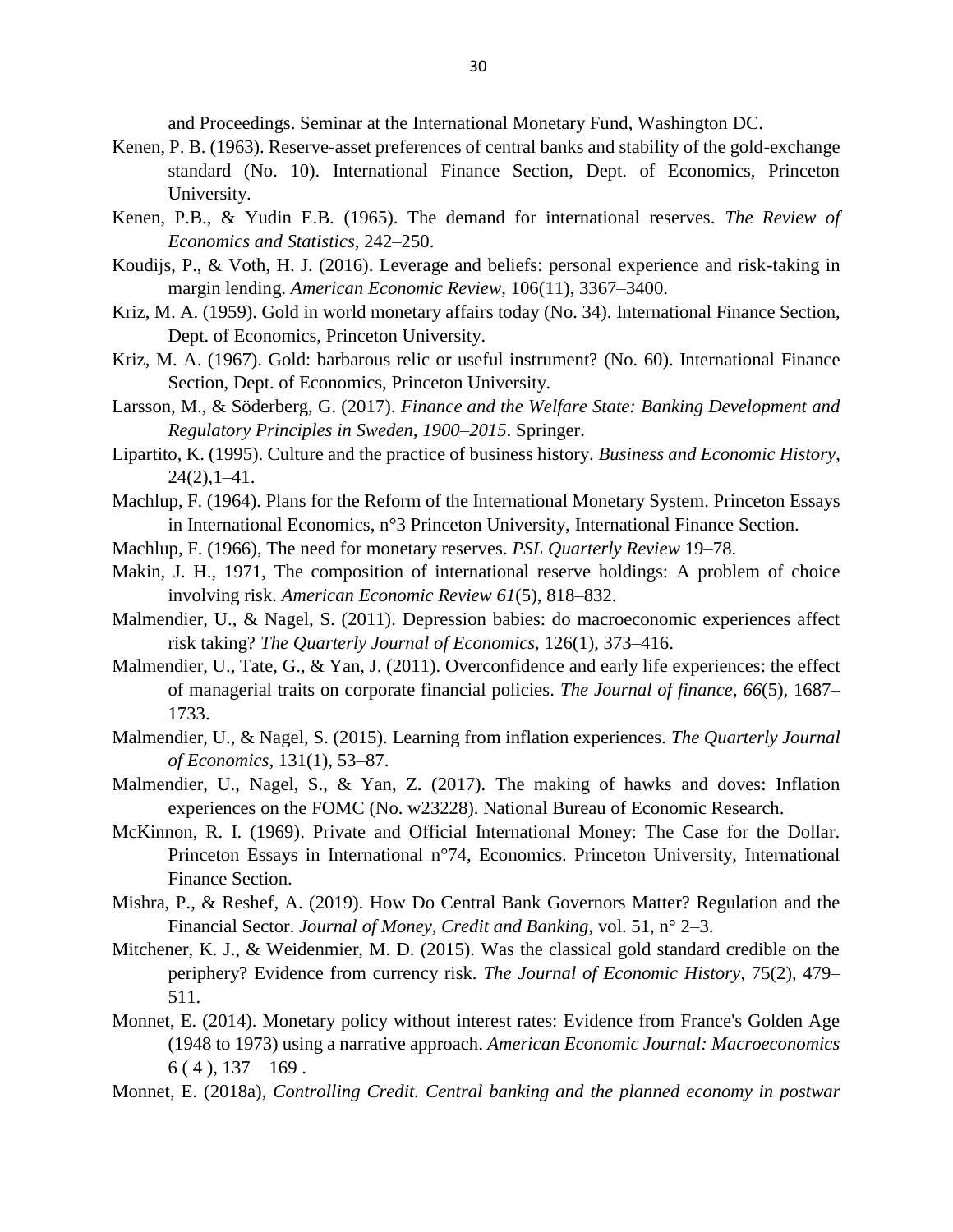*France, 1948-1973*, Cambridge University Press.

- Monnet, E. (2018b). Credit controls as an escape from the trilemma. The Bretton Woods experience. *European Review of Economic History*, 22(3), 349–360.
- Mouré, K. (2002). *The Gold Standard Illusion: France, the Bank of France, and the International Gold Standard, 1914-1939*. Oxford: Oxford University Press.
- Naef, A. (2017). Dirty float or clean intervention? The Bank of England on the foreign exchange market, 1952–72. *University of Cambridge Mimeo*.
- Obstfeld, M. (1980). Sterilization and offsetting capital movements: Evidence from West Germany, 1960–1970. (No. w494). National Bureau of Economic Research.
- Obstfeld, M., & Taylor, A. M. (2004). *Global capital markets: integration, crisis, and growth*. Cambridge University Press.
- Obstfeld, M., Shambaugh J.C, & Taylor, A.M (2010). Financial Stability, the Trilemma, and International Reserves. *American Economic Journal: Macroeconomics* 2(2) , 57–94.
- Officer, L. H., & Willett T.D, (1969). Reserve-asset preferences and the confidence problem in the crisis zone. *The Quarterly Journal of Economics*, 83(4), 688–695.
- Officer, L. H. (2008). Gold standard, EH. net encyclopedia. *http://eh. net/encyclopedia/article/officer. gold. standard*.
- Penn Word Table: Feenstra, Robert C., Robert Inklaar and Marcel P. Timmer (2013), "The Next Generation of the Penn World Table" available for download at [www.ggdc.net/pwt](http://www.ggdc.net/pwt)
- Quinn, D. P. & Toyoda A.M. (2008). "Does Capital Account Liberalization Lead to Economic Growth?", Review of Financial Studies, 21(3):1403–1449.
- Rathke, A., Straumann, T., & Woitek, U. (2017). Overvalued: Swedish monetary policy in the 1930s. *International Economic Review*, 58(4), 1355–1369.
- Reinhart C.M. & Rogoff K.S (2004). The Modern History of Exchange Rate Arrangements: A Reinterpretation. *The Quarterly Journal of Economics.* 119(1), pages 1–48, February.
- Rodrik, D. (2006). The Social Cost of Foreign Exchange Reserves. *International Economic Journal*, 20(3): 253–66
- Romer, C. D., & Romer, D. H. (2002). A Rehabilitation of Monetary Policy in the 1950's. *American Economic Review*, 92(2), 121–127.
- Romer, C. D., & Romer, D. H. (2004). Choosing the Federal Reserve chair: lessons from history. *Journal of Economic Perspectives*, 18(1), 129–162.
- Rowlinson, M., & Procter, S. (1999). Organizational culture and business history. *Organization Studies*, 20(3), 369–396.
- Schenk, C. R. (2010). *The decline of sterling: managing the retreat of an international currency, 1945–1992*. Cambridge: Cambridge University Press.
- Schuler & Rosenberg (2012), "The Bretton Woods Transcripts", *Center for Financial Stability, Paper in Financial History,* New York.
- Schuler & Rosenberg (2014), "Who was at Bretton Woods", *Center for Financial Stability, Paper in Financial History,* New York.
- Scott-Smith, G., & Rofe, J. S. (Eds.). (2017). *Global Perspectives on the Bretton Woods Conference and the Post-War World Order*. Springer.
- Straumann, T. (2010). *Fixed ideas of money: Small states and exchange rate regimes in twentieth-*